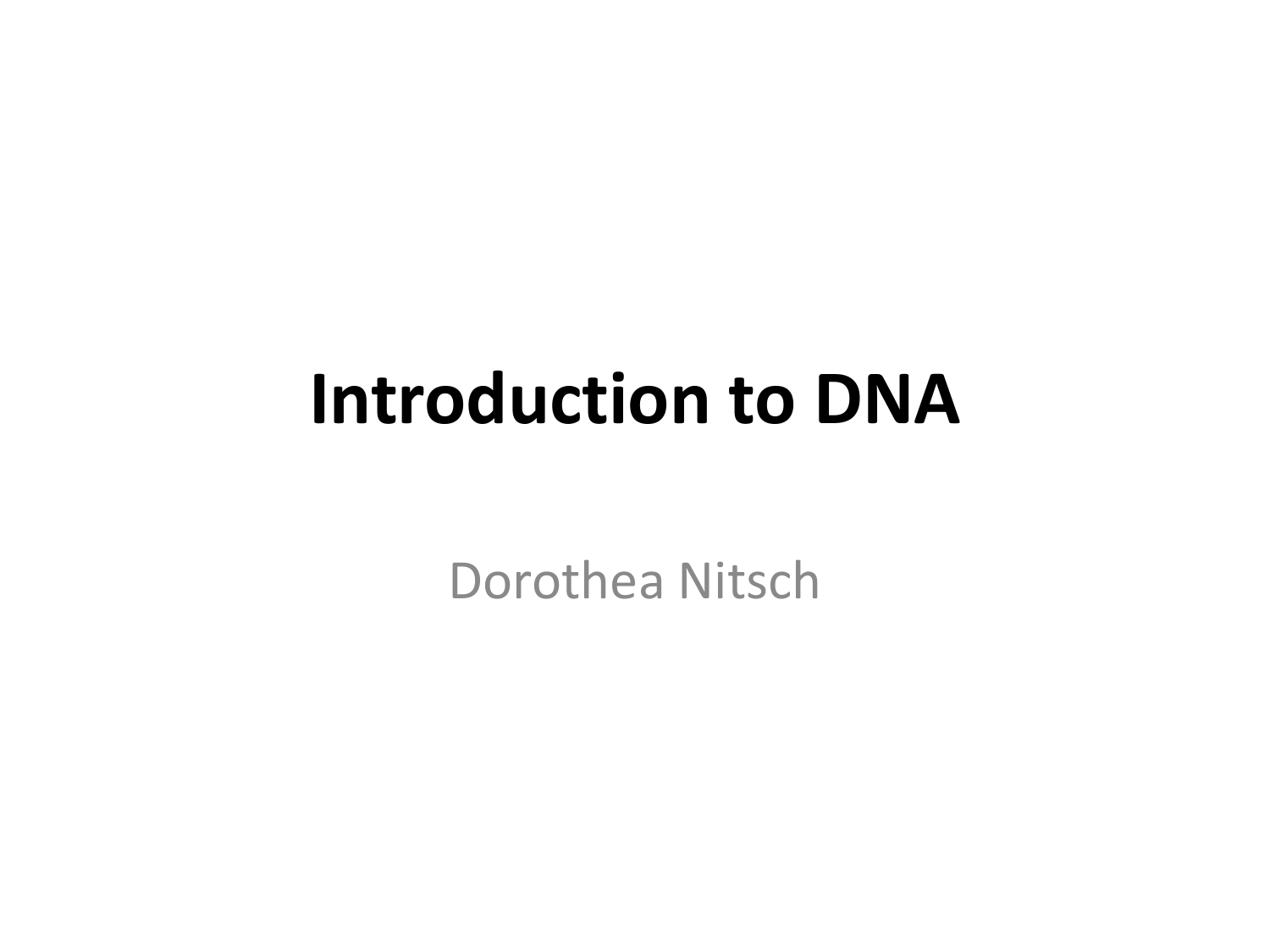### Session objectives

- General purpose: to provide the basis for understanding general principles of genetic research
	- To provide a general overview of what DNA is, and the type of information DNA transmits without going into too much detail
	- To clarify the meaning of frequently used terms in genetics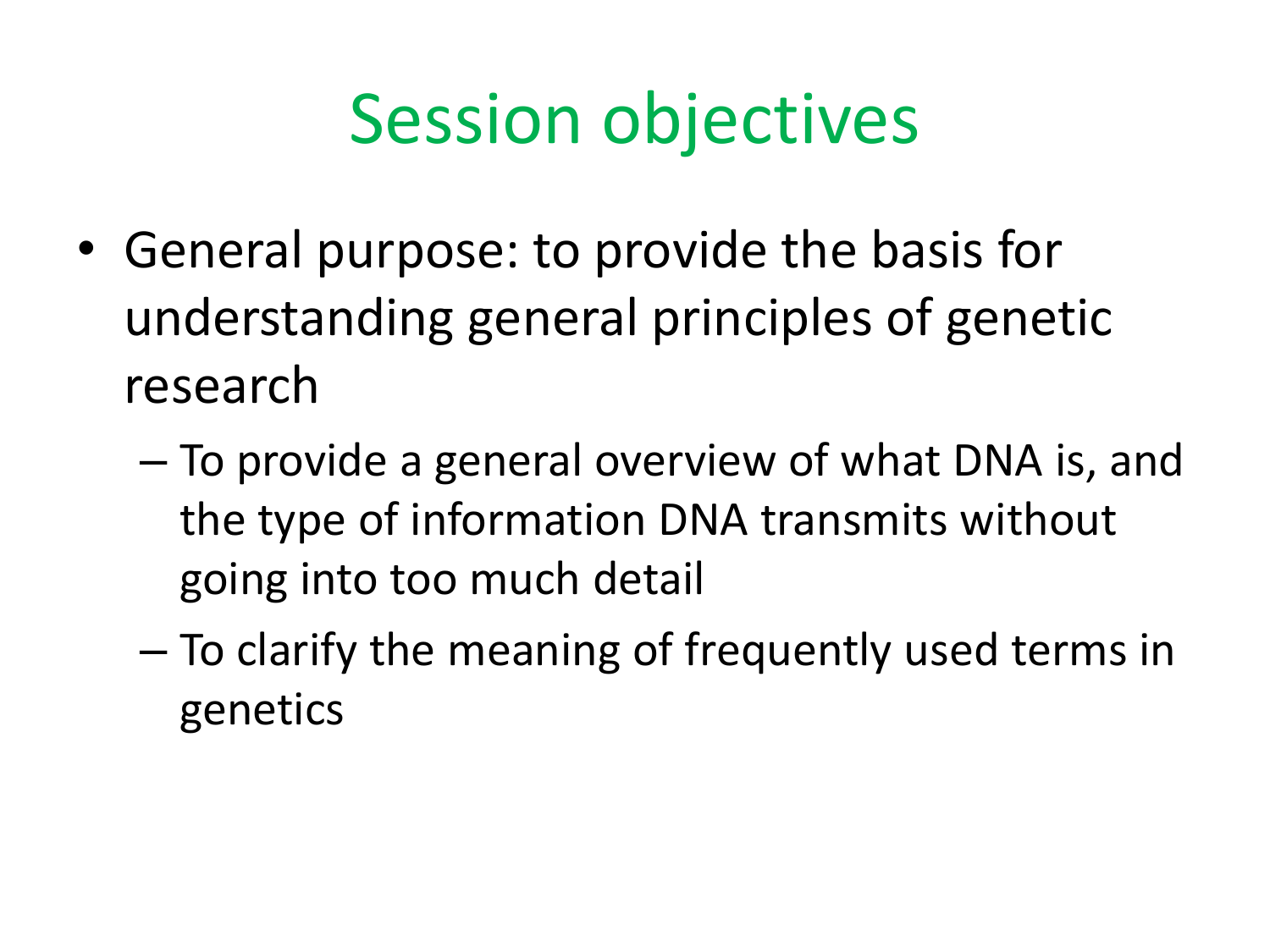### **Contents**

- DNA double-helix
- DNA Replication
- Transcription and Translation
- Genetic code
- Chromosomes
- Mutations and genetic variants
- Recombination
- Linkage disequilibrium
- Hardy-Weinberg Equilibrium (HWE)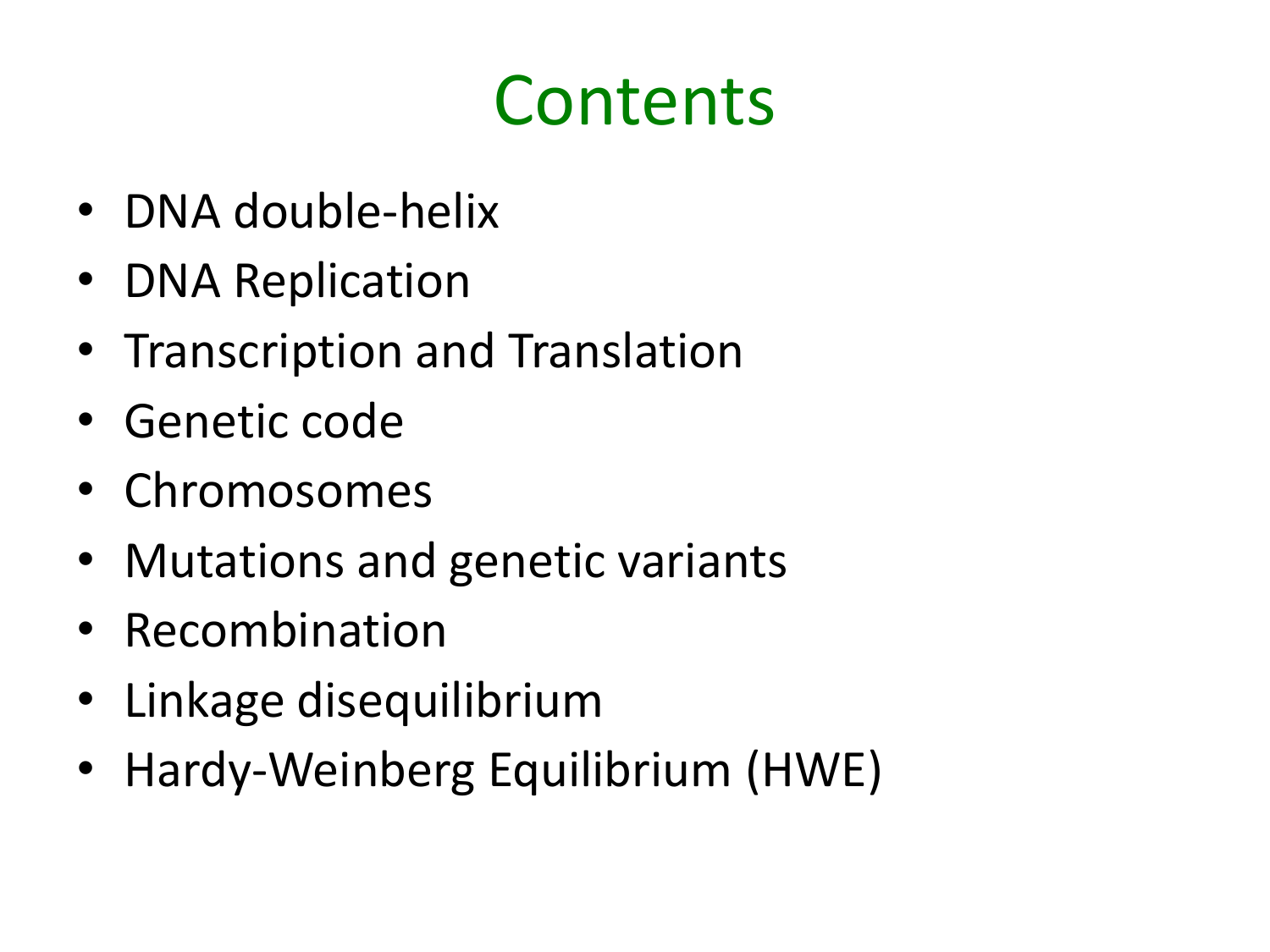#### DNA double helix



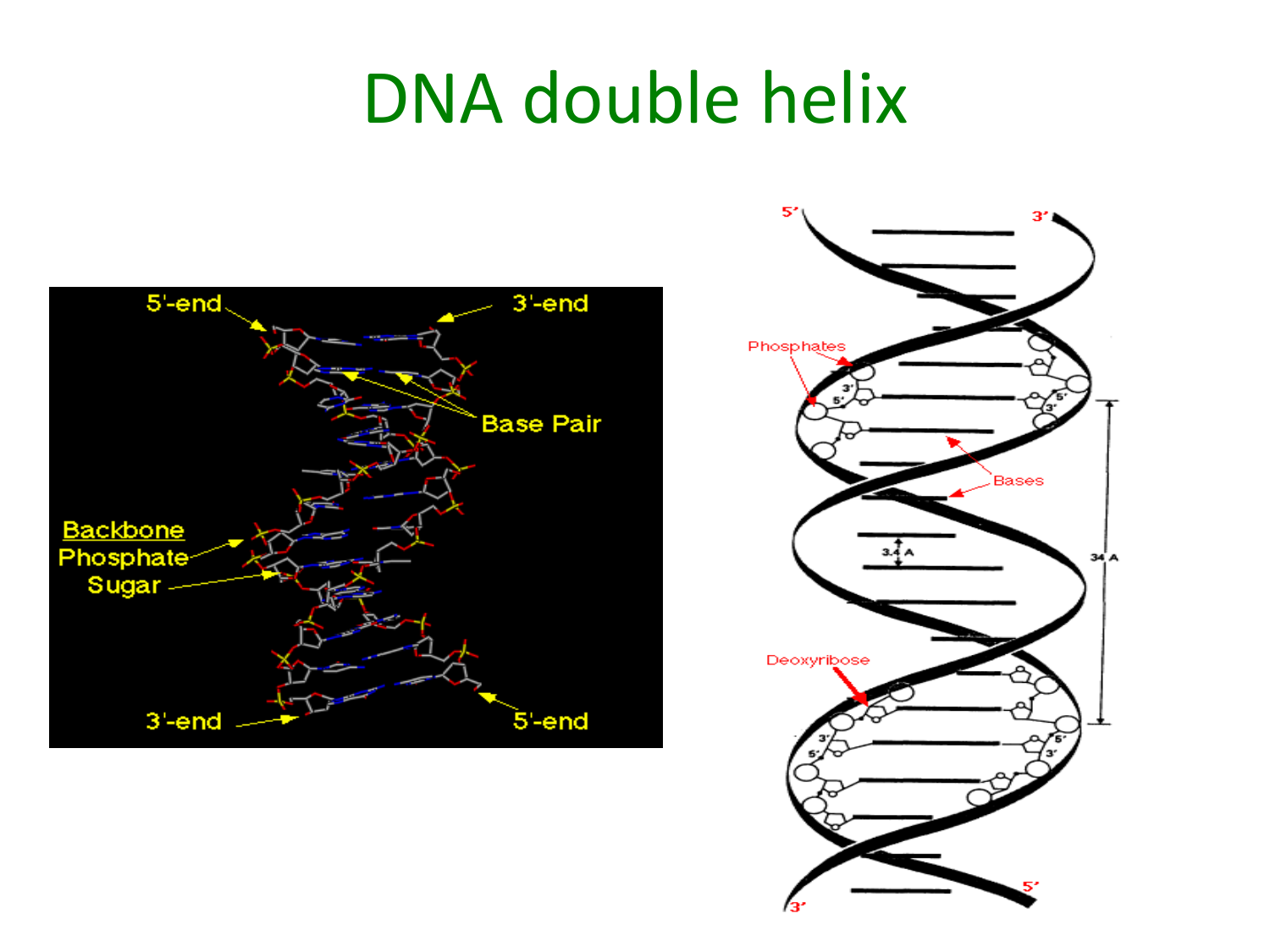#### Base-pairing in double-stranded DNA

5'- T G C T A -3' 3'- A C G A T -5' Top (forward) strand Bottom (reverse) strand

Hydrogen bonds between complementary bases

T A is a double bond G is a triple bond  $\overline{C}$ (this is stronger)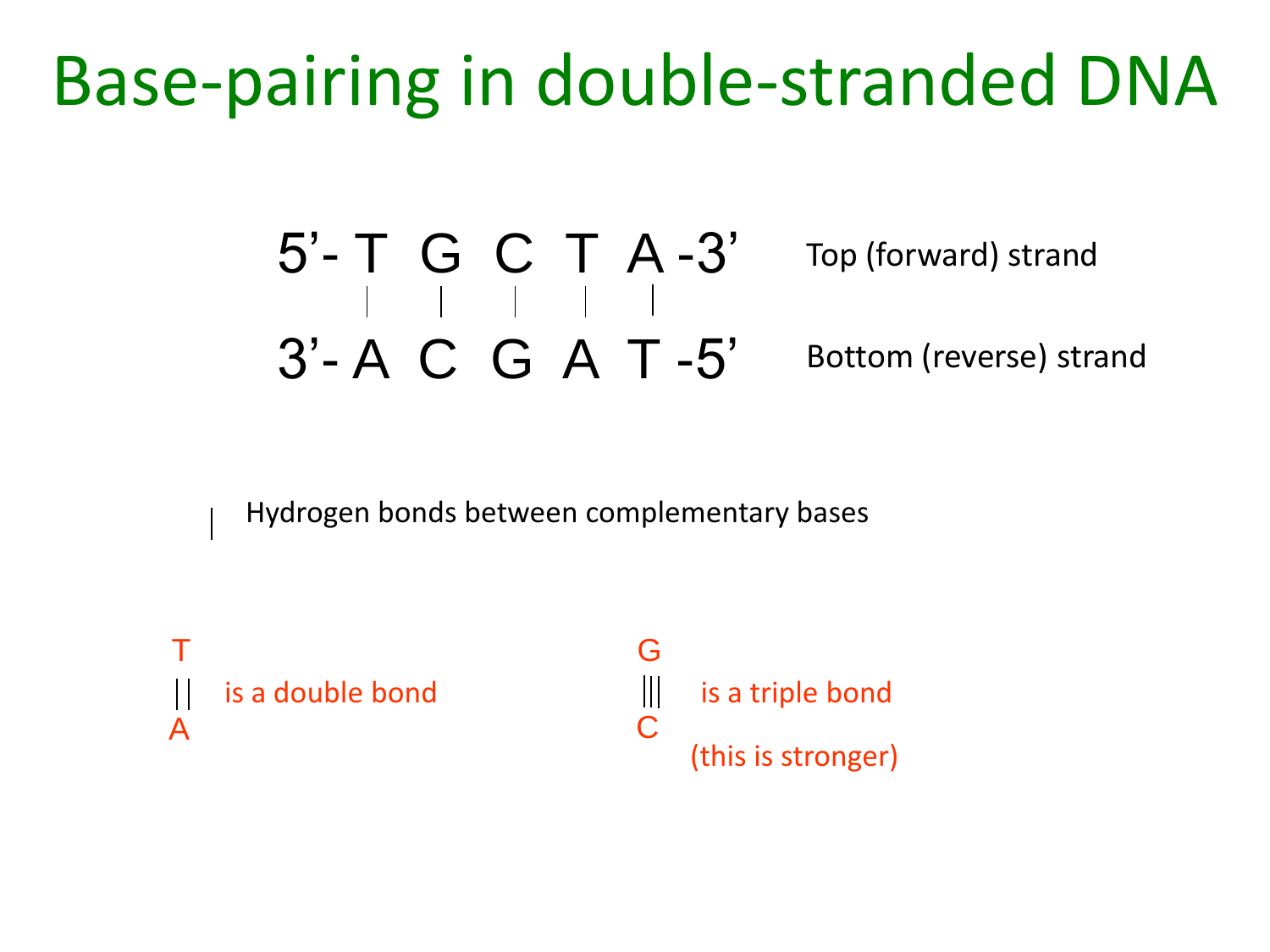#### Nucleotides

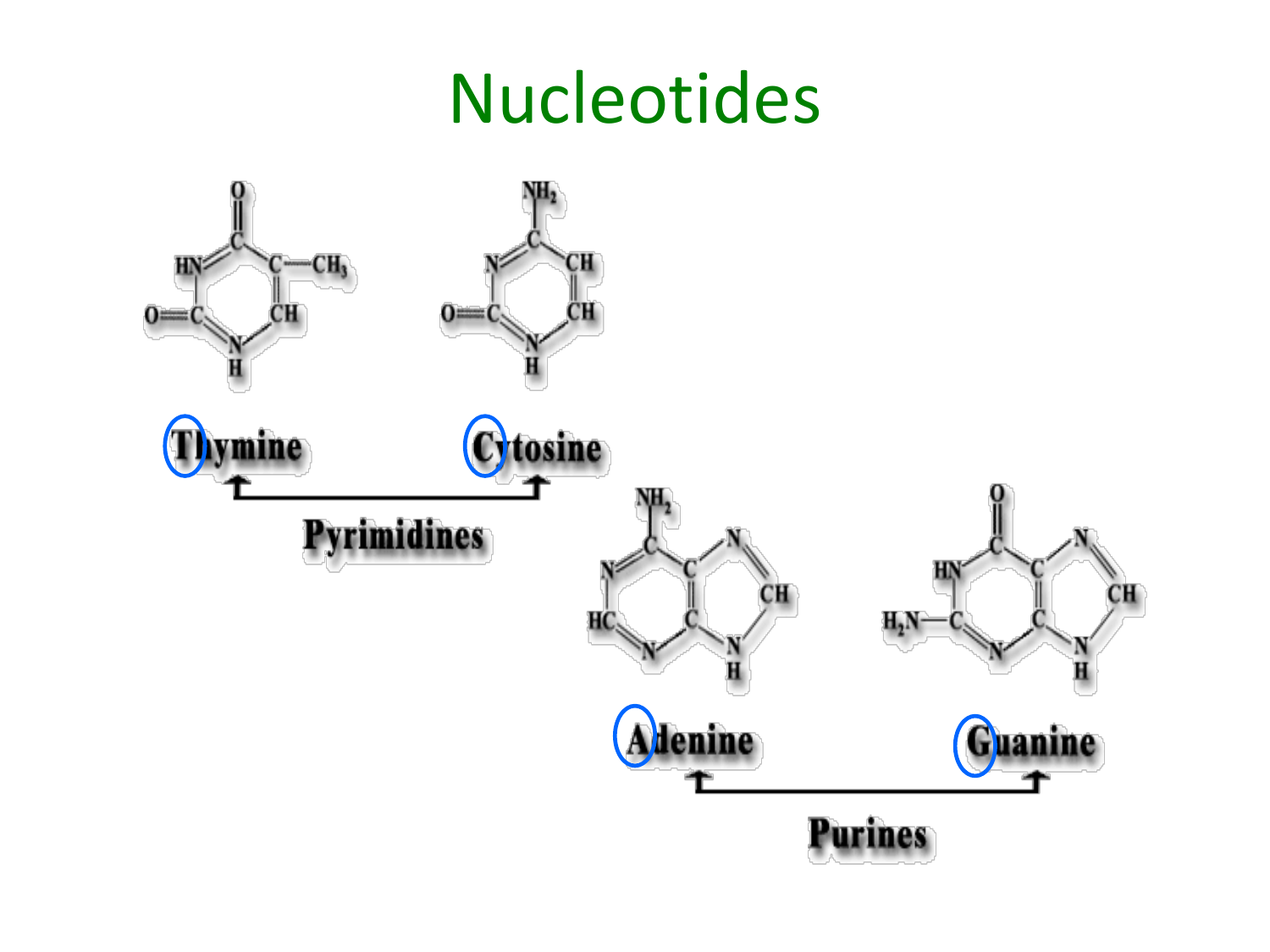#### Base pairs

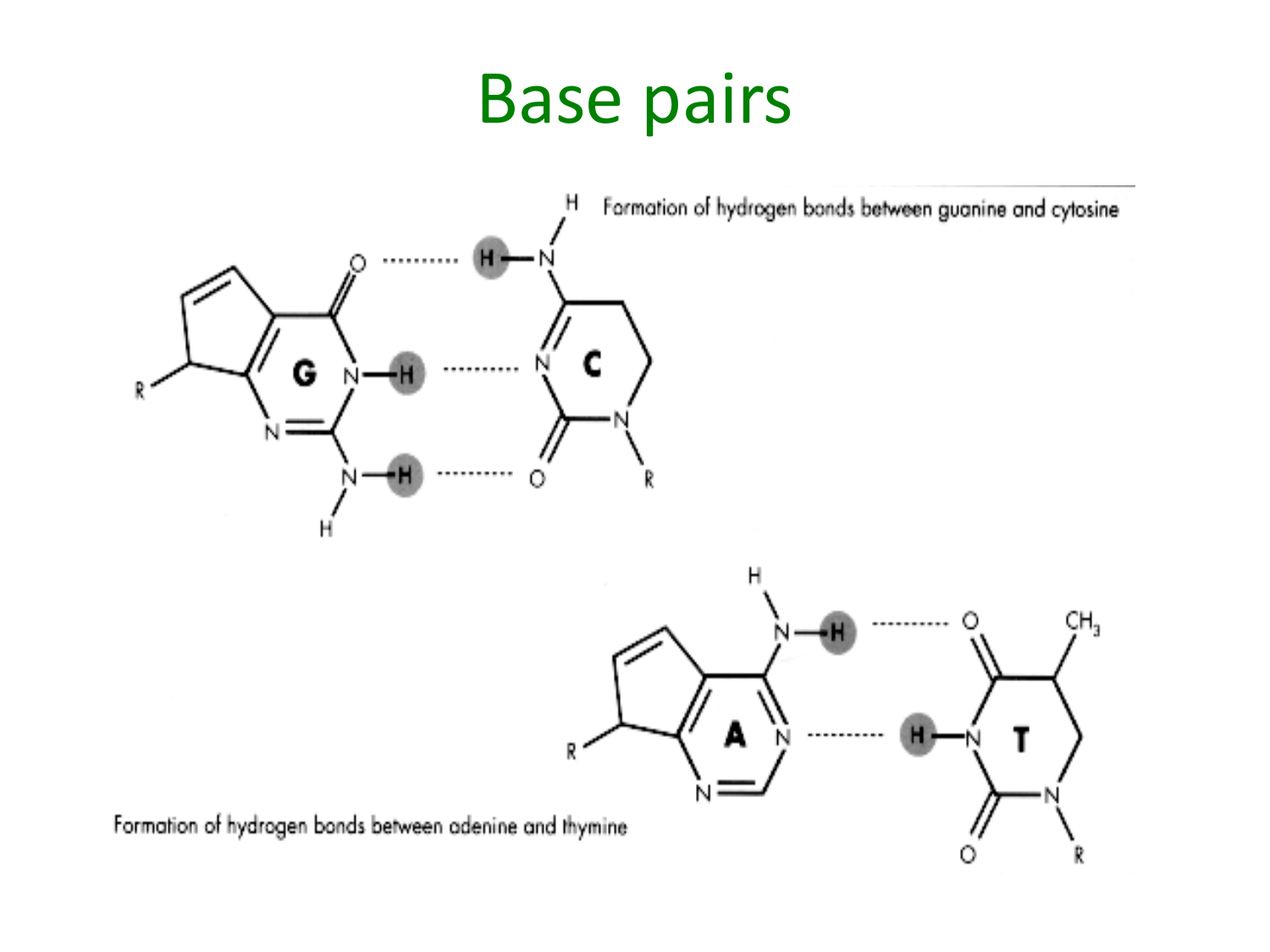#### DNA replication



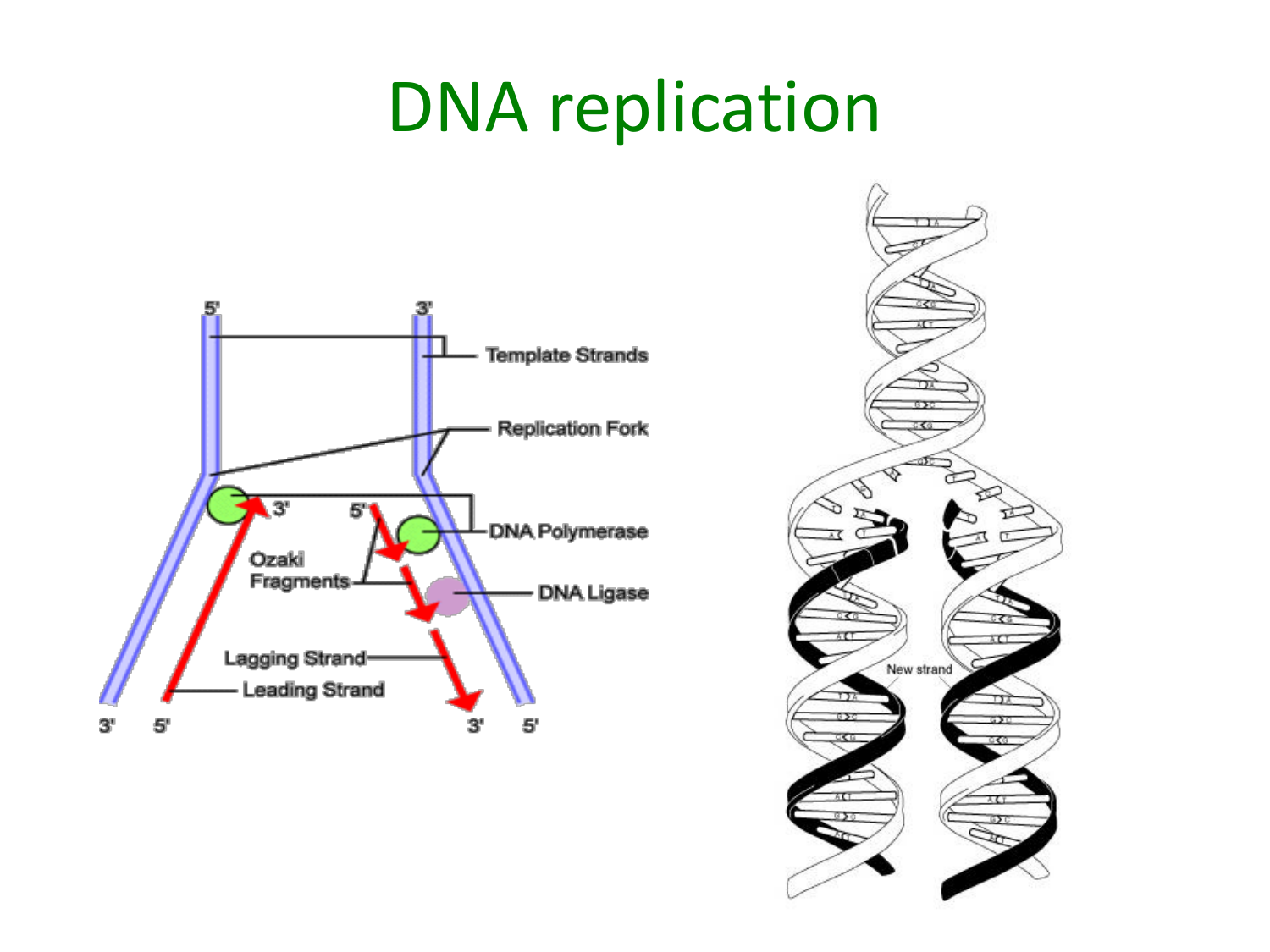#### From DNA to Protein

• Transcription

• Translation

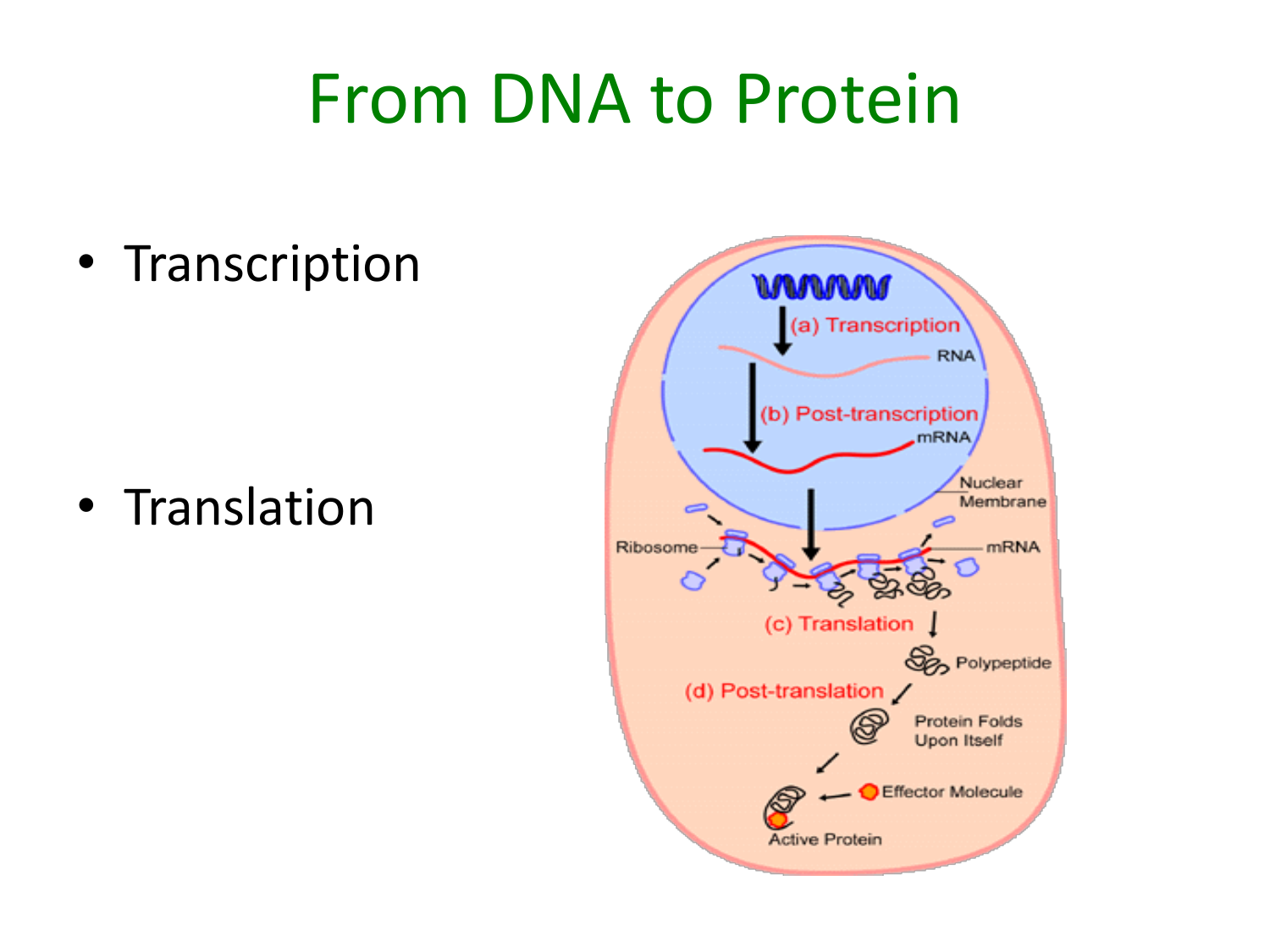## **Transcription**

DNA "unzips"

ACTAG

G C

 $\tilde{G}$ 

- DNA to RNA
	- RNA polymerase II enzyme uses doublestranded DNA as template to generate single stranded mRNA
- **Information** 
	- Historically estimates said that only 10- 20% of DNA protein-coding in human genome
	- BUT "The vast majority (80.4%) of the human genome participates in at least one biochemical RNA- and/or chromatin-associated event in at least one cell type." (Nature 489, 57–74 (06 September 2012)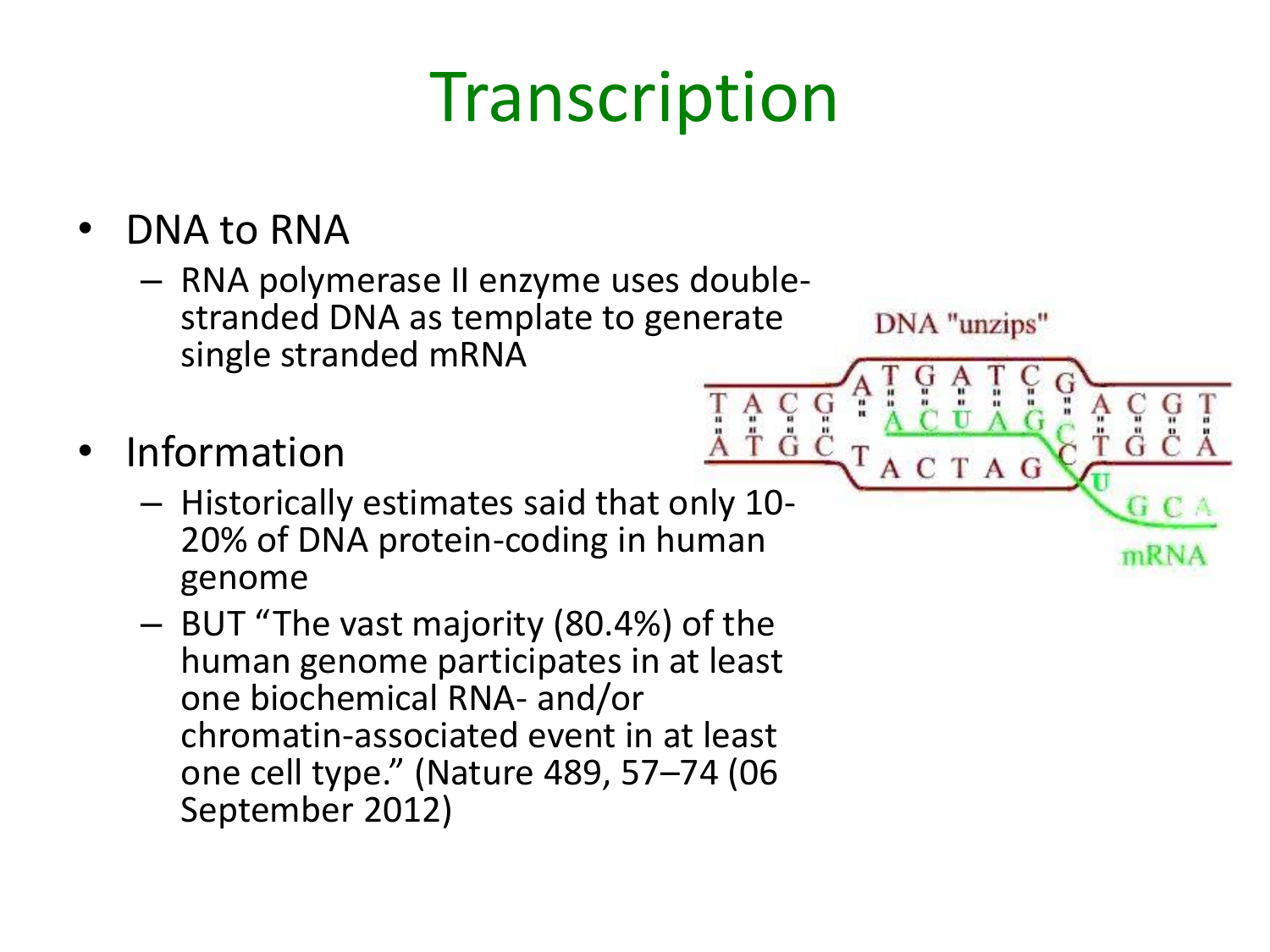#### **Translation**

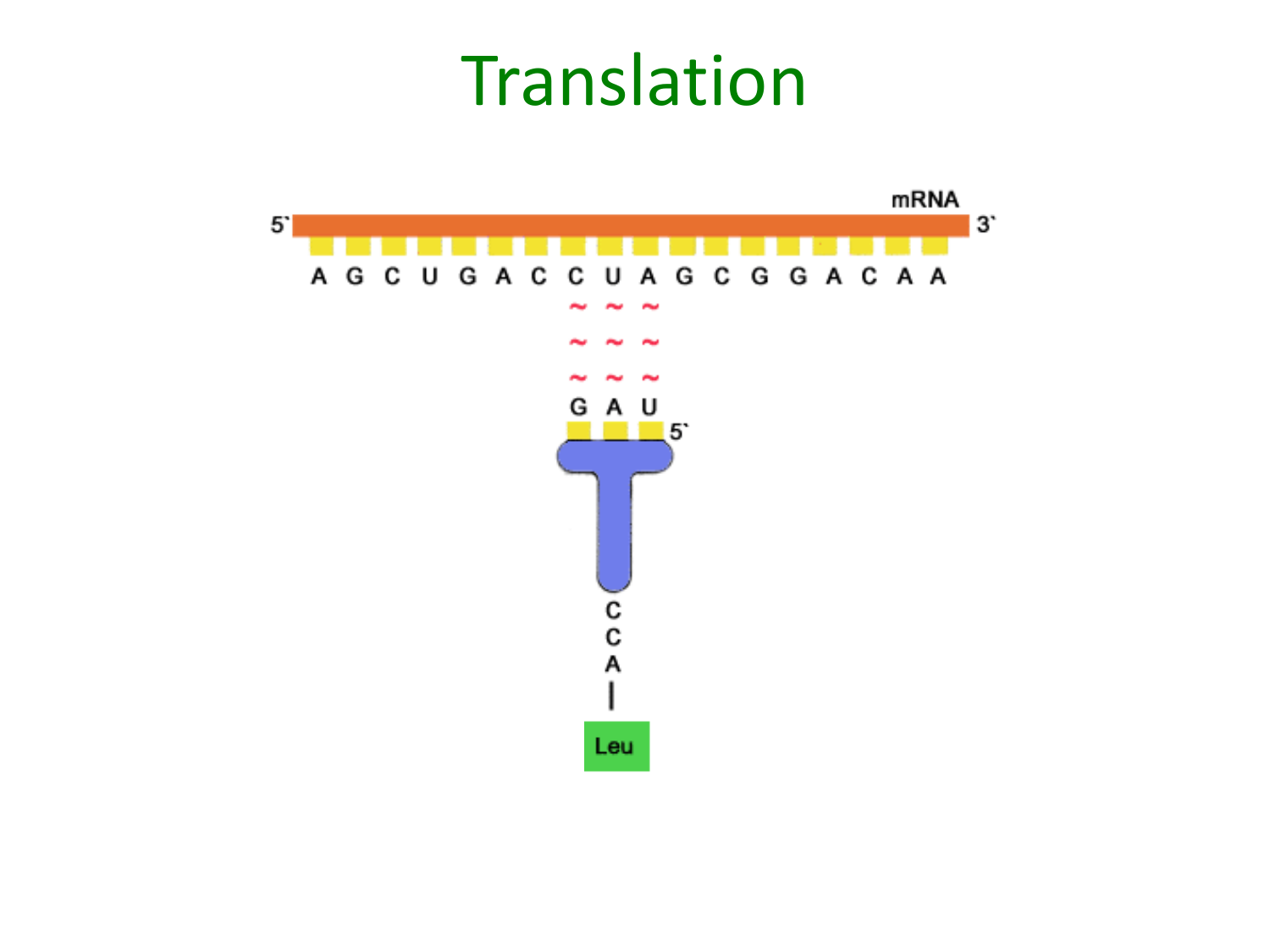#### DNA to protein sequence

#### 5'- GCTCTGAACGCAGGTACTTCGATT -3' ala leu asn ala gly thr ser ile Codon 1 2 3 4 5 6 7 8

 $4<sup>3</sup>$  = 64 different codons

20 amino acids (due to redundancy) 3 stop codons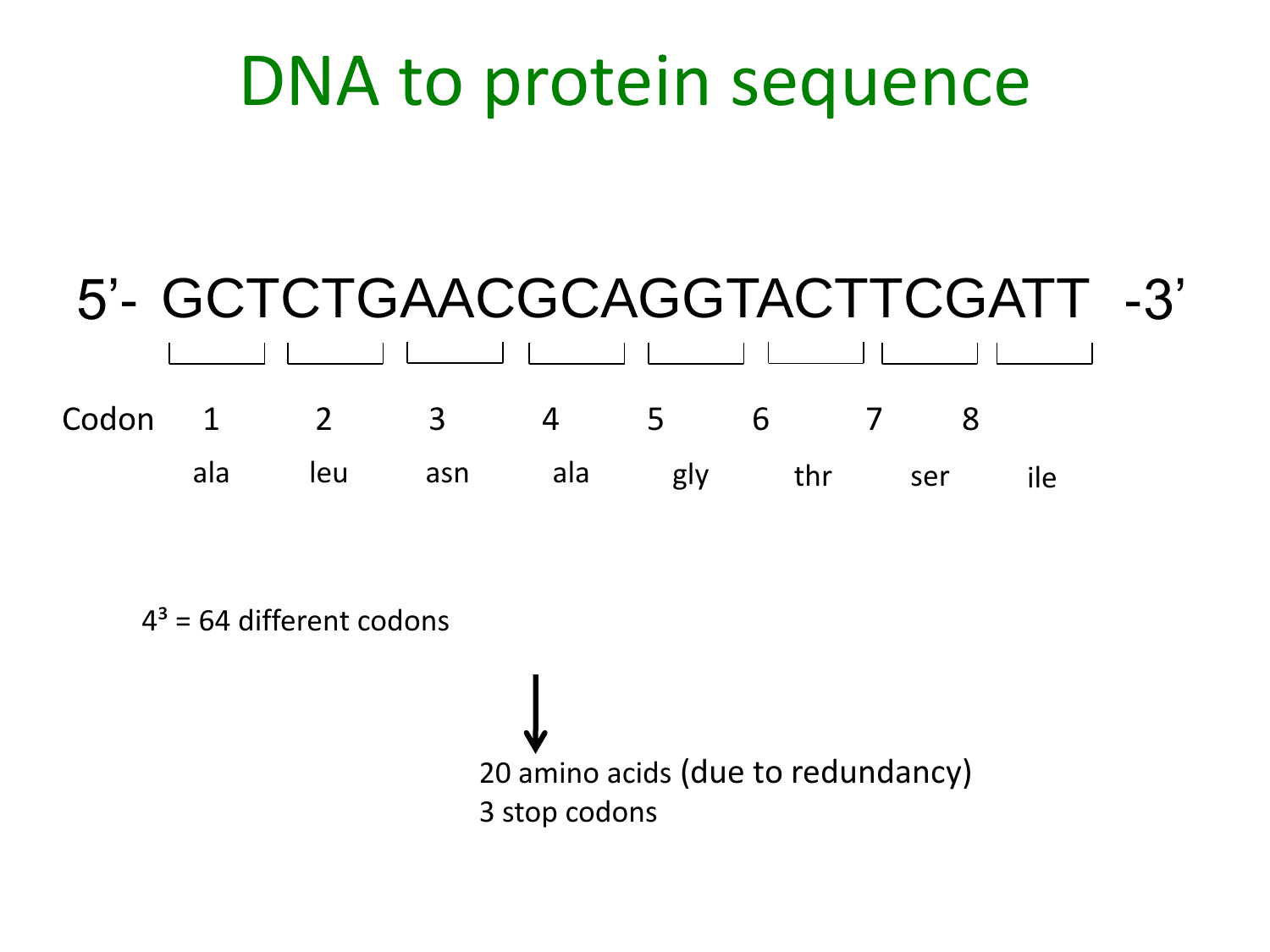#### Genetic code

First base in codon

- Correlation between bases in mRNA and amino acid residues
- Genetic information, coded in exon sequence, is transferred through mRNA to the correct amino acid sequence in the growing protein

|  | U | Phe<br>Phe<br>Leu<br>Leu | Ser<br>Ser<br>Ser<br>Ser | Tyr<br>Tyr<br><b>STOP</b><br>STOP | Cys<br>Cys<br><b>STOP</b><br>Trp | U<br>С<br>A<br>G |
|--|---|--------------------------|--------------------------|-----------------------------------|----------------------------------|------------------|
|  | C | Leu<br>Leu<br>Leu<br>Leu | Pro<br>Pro<br>Pro<br>Pro | His<br>His<br>Gln<br>Gln          | Arg<br>Arg<br>Arg<br>Arg         | U<br>С<br>A<br>G |
|  | A | Ile<br>Ile<br>Ile<br>Met | Thr<br>Thr<br>Thr<br>Thr | Asn<br>Asn<br>Lys<br>Lys          | Ser<br>Ser<br>Arg<br>Arg         | U<br>С<br>А<br>G |
|  | G | Val<br>Val<br>Val<br>Val | Ala<br>Ala<br>Ala<br>Ala | Asp<br>Asp<br>Glu<br>Glu          | Gly<br>Gly<br>Gly<br>Gly         | U<br>С<br>А<br>G |

#### Second base in codon

Third base in codor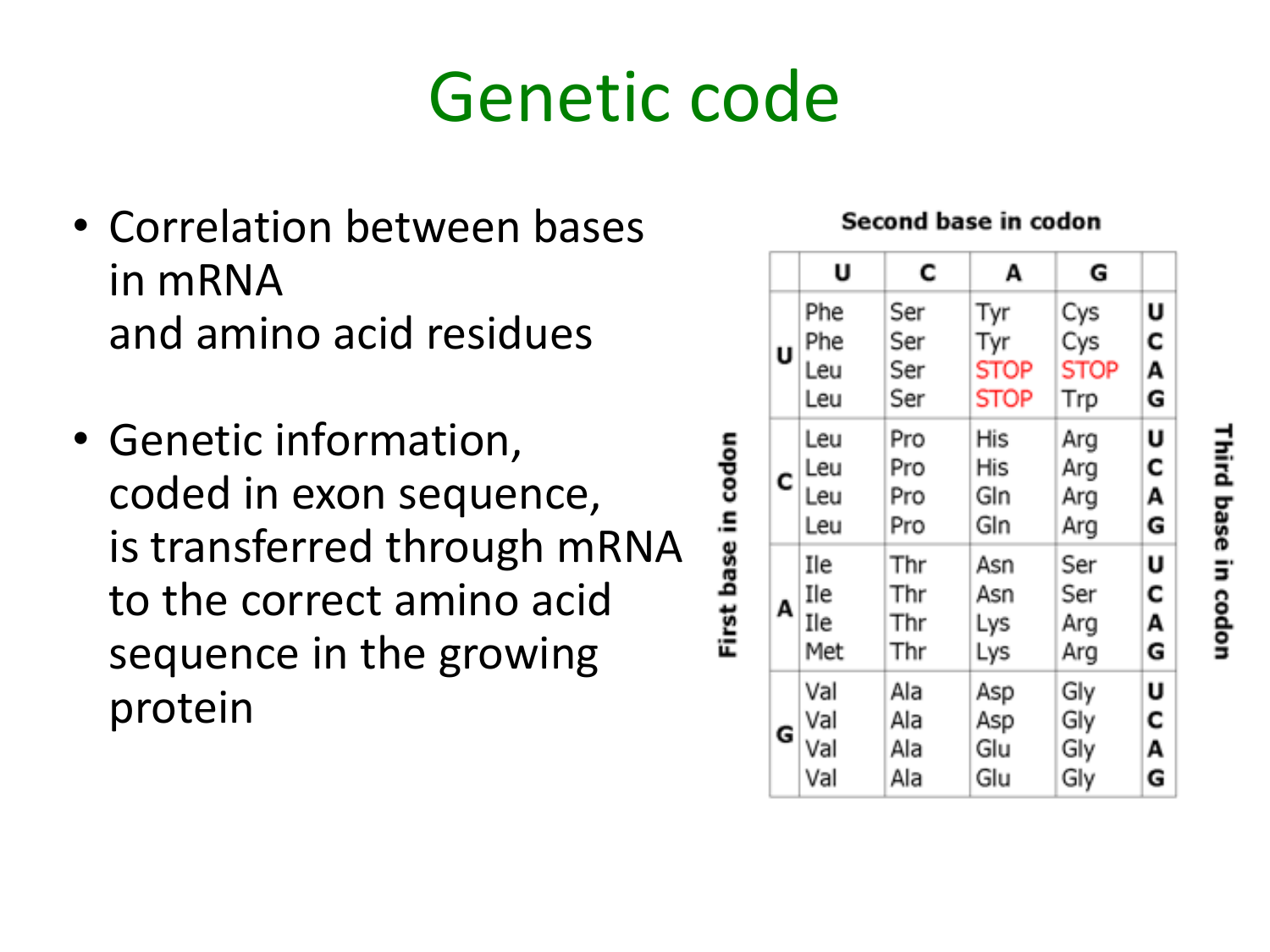• Translational control

"Synthesis of protein from a specific mRNA can be controlled by RNA-binding proteins at the level of translational initiation and elongation, and translational control is also sometimes coupled to mRNA localization mechanisms."

Read more here

Nature Reviews Genetics 13, 383-394 (June 2012)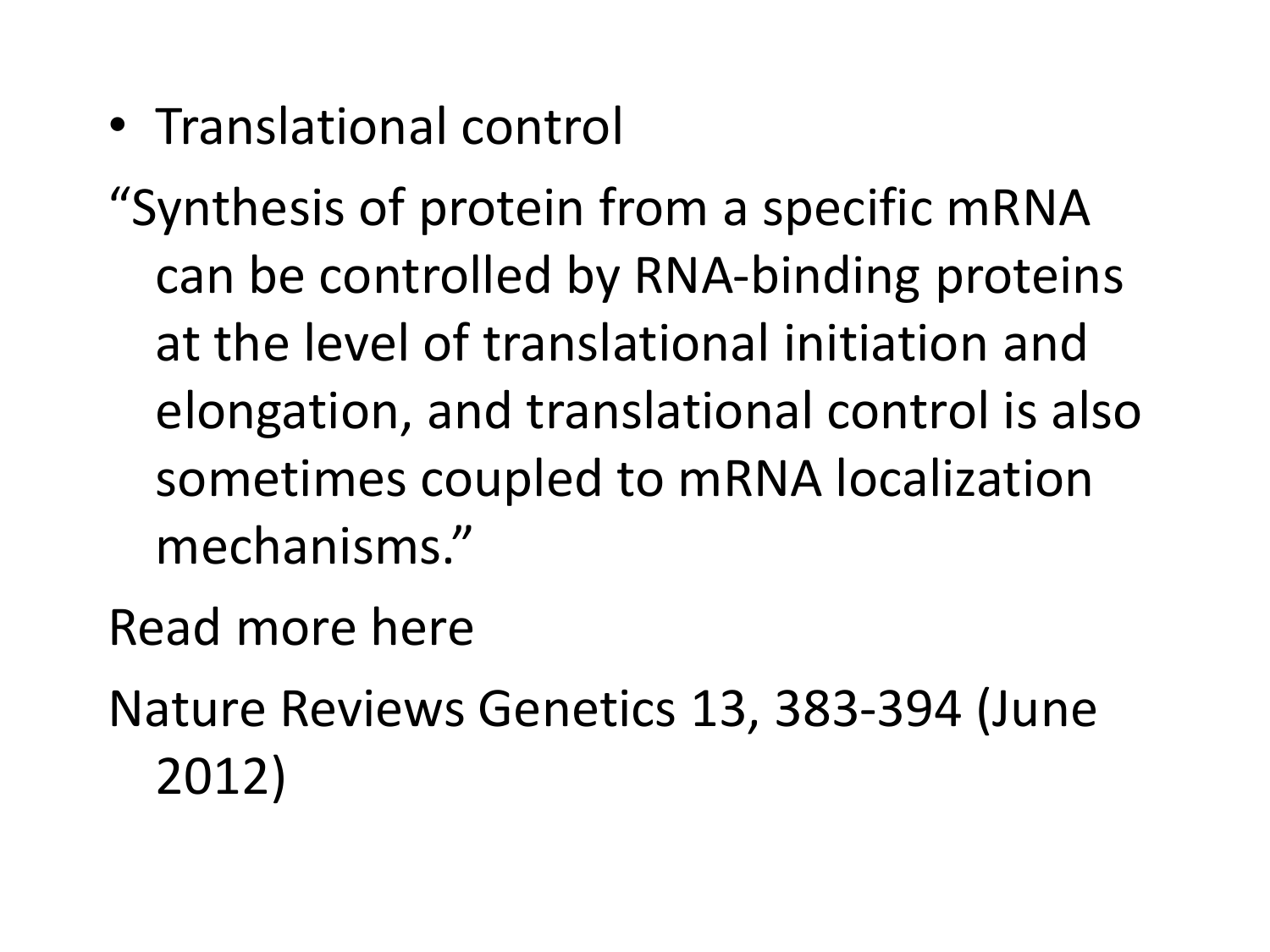## Storage/packaging of DNA

- Chromosomes
- Autosomes
- Sex chromosomes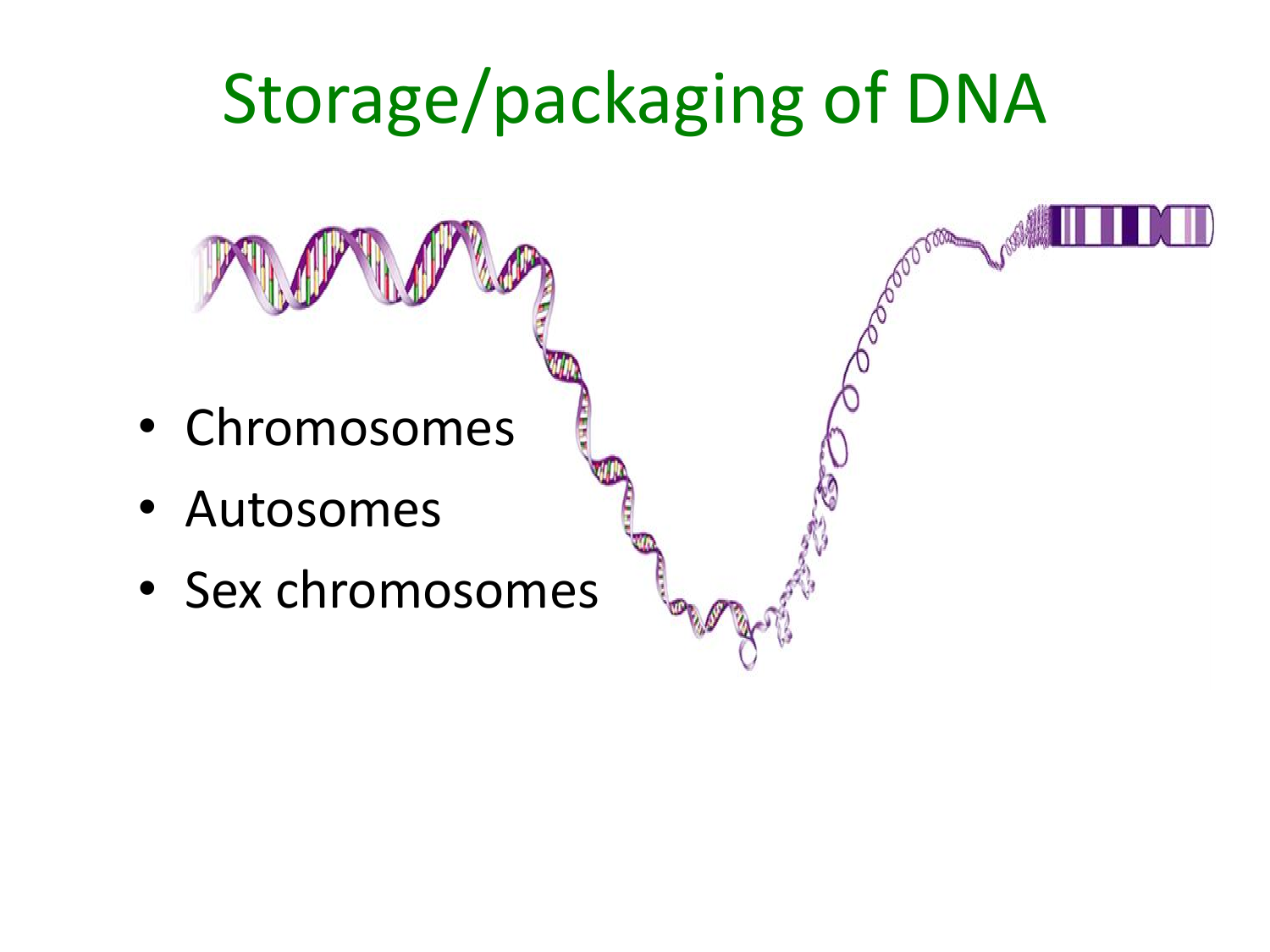## Transcriptional control

- Many different ways by which the body controls which genes are transcribed when
	- The way in which chromatin is formed determines in parts whether transcription proteins can bind to DNA
	- The DNA code itself can contain elements that have 'switch on/off' (promoter:70,292 regions) function and enhancer features (399,124 regions in the human genome) and these elements can be (in)activated by proteins to regulate transcription (="transcription factors")
	- DNA methylation (another way of labelling DNA)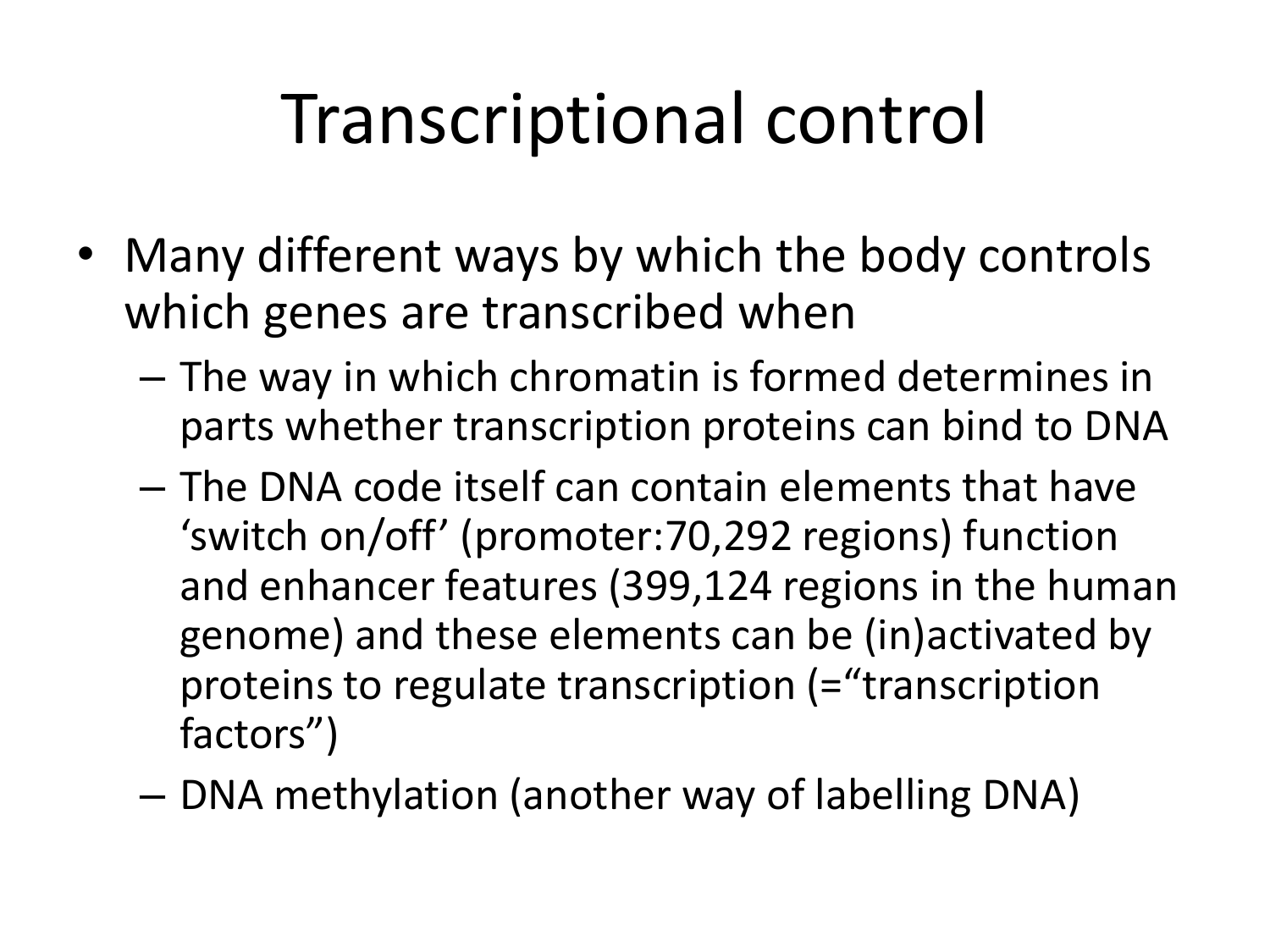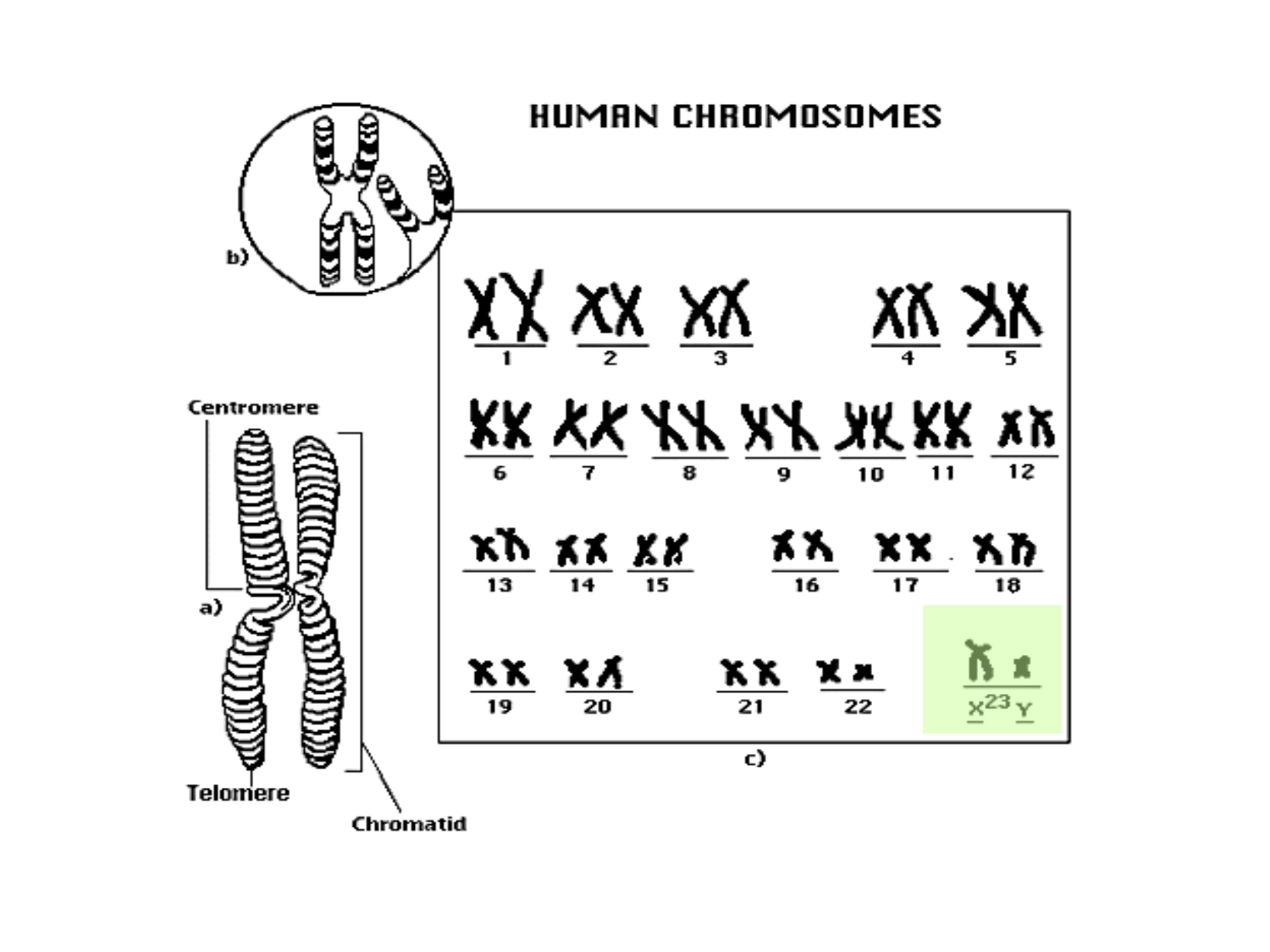## Chromosomal abnormalities

| Major numerical abnormalities that survive to term |                    |                             |  |                  |  |
|----------------------------------------------------|--------------------|-----------------------------|--|------------------|--|
| <b>Syndrome</b>                                    | <b>Abnormality</b> | Incidence per 10 000 births |  | Lifespan (years) |  |
| Down                                               | <b>Trisomy 21</b>  | 15                          |  | 40               |  |
| Edward's                                           | Trisomy 18         | 3                           |  | $<$ 1            |  |
| Patau's                                            | Trisomy 13         | $\overline{2}$              |  | $<$ 1            |  |
| Turner's                                           | Monosomy X         | 2 (female births)           |  | $30 - 40$        |  |
| Klinefelter's                                      | <b>XXY</b>         | 10 (male births)            |  | Normal           |  |
| XXX.                                               | XXX.               | 10 (female births)          |  | <b>Normal</b>    |  |
| <b>XXY</b>                                         | <b>XYY</b>         | 10 (male births)            |  | Normal           |  |
| <b>Structural abnormalities</b>                    |                    |                             |  |                  |  |
| <b>Syndrome</b>                                    |                    | <b>Abnormality</b>          |  | <b>Incidence</b> |  |
| Wolf-Hirschhorn                                    |                    | Deletion, tip of 4p         |  | 1 in 50 000      |  |
| Cri-du-chat                                        |                    | Deletion, tip of 5p         |  | 1 in 50 000      |  |
| <b>WAGR</b>                                        |                    | Microdeletion, 11p          |  |                  |  |

Prader-Willi/Angelman Microdeletion, 15p DiGeorge Microdeletion, 22q

(From http://genome.wellcome.ac.uk/doc\_WTD020854.html)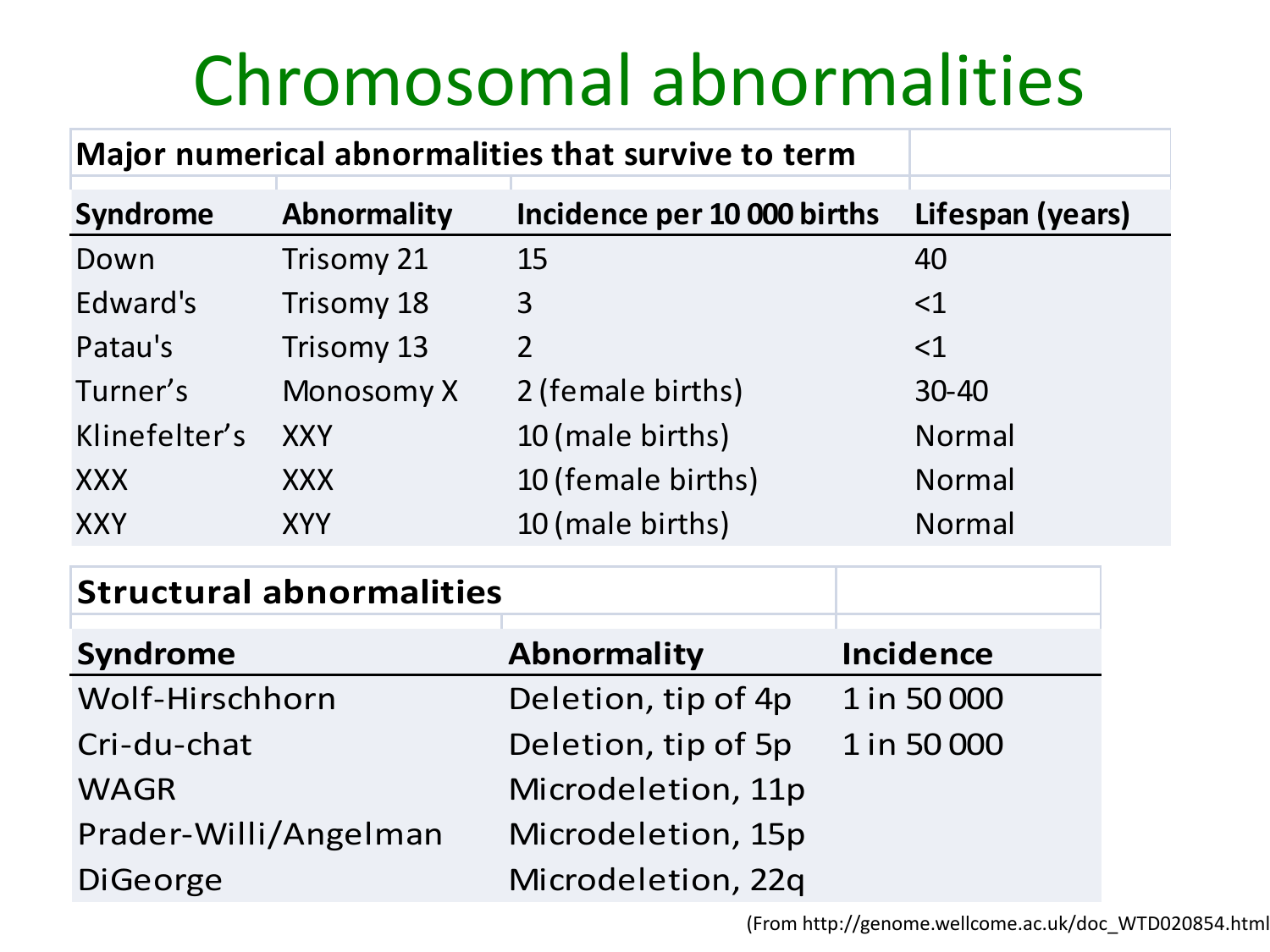## Mutations, Alleles and Polymorphism

- A **mutation** is an event, the occurrence of a sequence change
	- Generally used to define clearly new variation, or those that are clearly deleterious and present in a population at very low frequencies
- **Alleles** are alternative sequences which exist in a population (due to variants which have survived and replicated)
- **A polymorphism** is the state of a locus which has more than one allele in the population
	- Defined solely by frequency (>1% in population) with no reference to functionality (though some may be functional)

*Note: "Genetic variant" is the most comprehensive expression to use*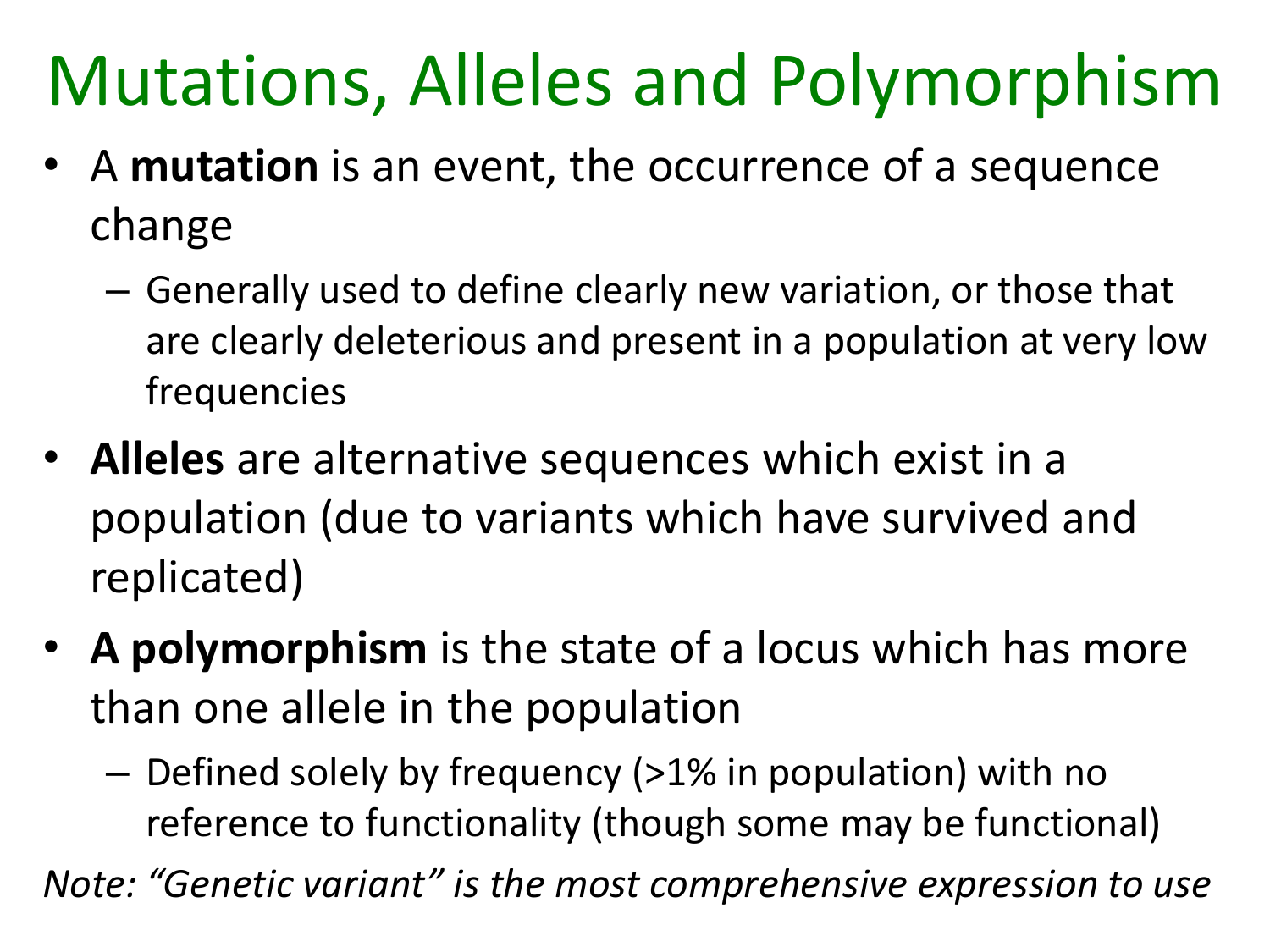## Types of genetic variation

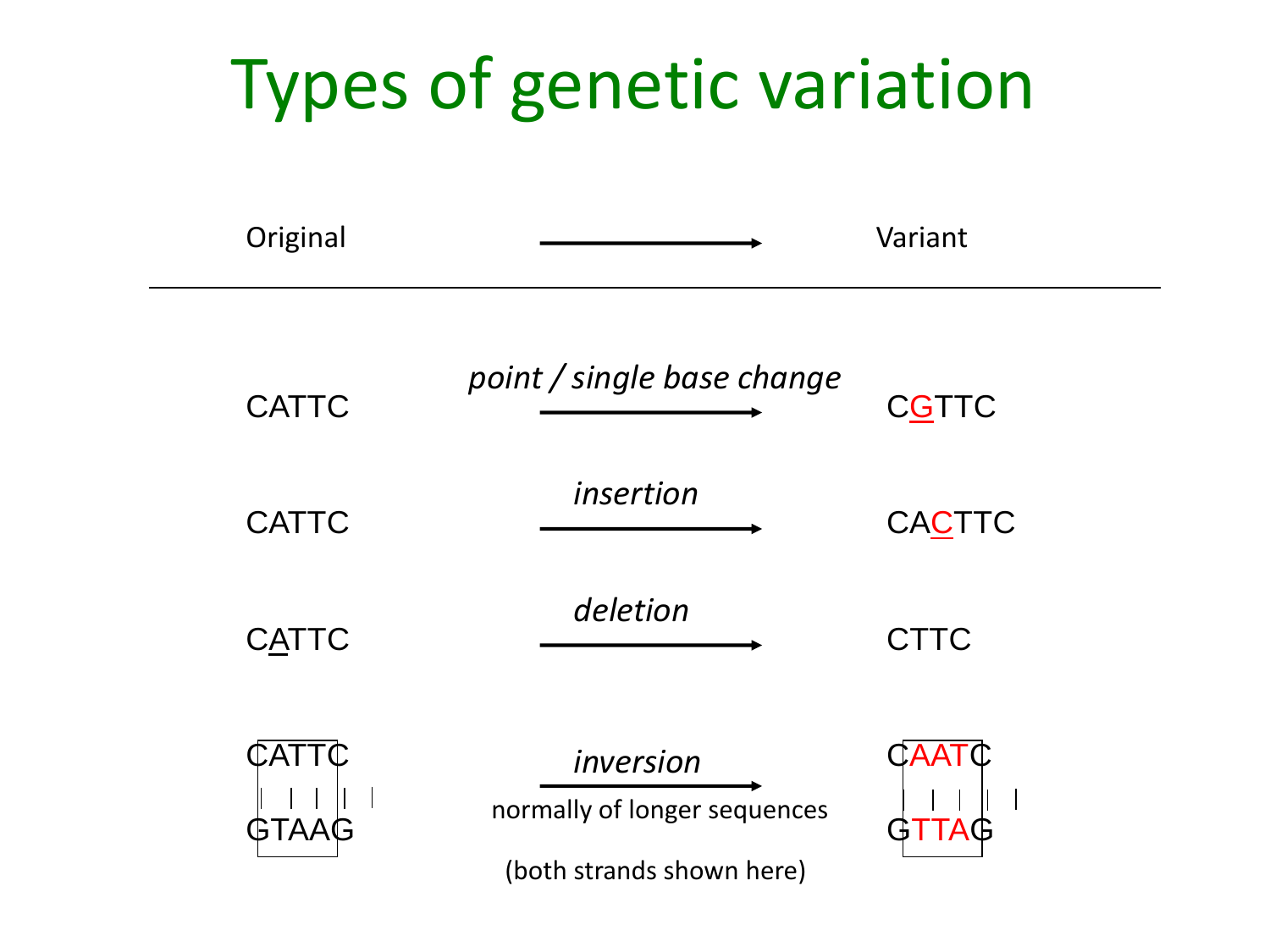## Marker

- A segment with an identifiable physical location in the genome, whose inheritance can be followed and assayed in genetic analysis studies
- => For assessment it should be
	- 'associated' with a locus of interest OR distributed across the entire genome
	- Polymorphic (frequency >1%)
	- easily genotyped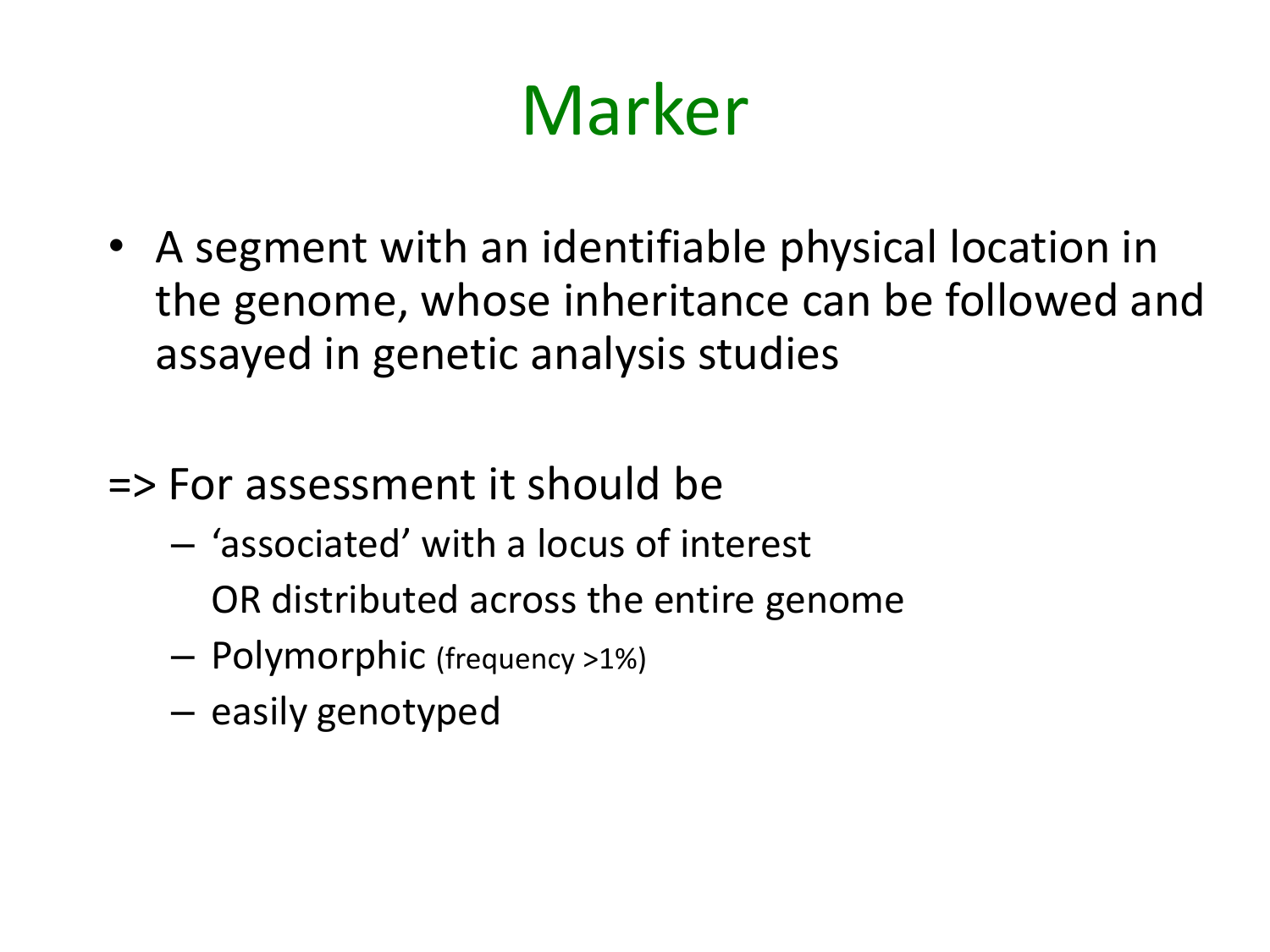## Types of genetic markers

Single Nucleotide Polymorphisms

- •single base change in DNA sequence, frequent
- •Bi-allelic genotypes (e.g. AA, AG, GG)
- •SNP "Snip"

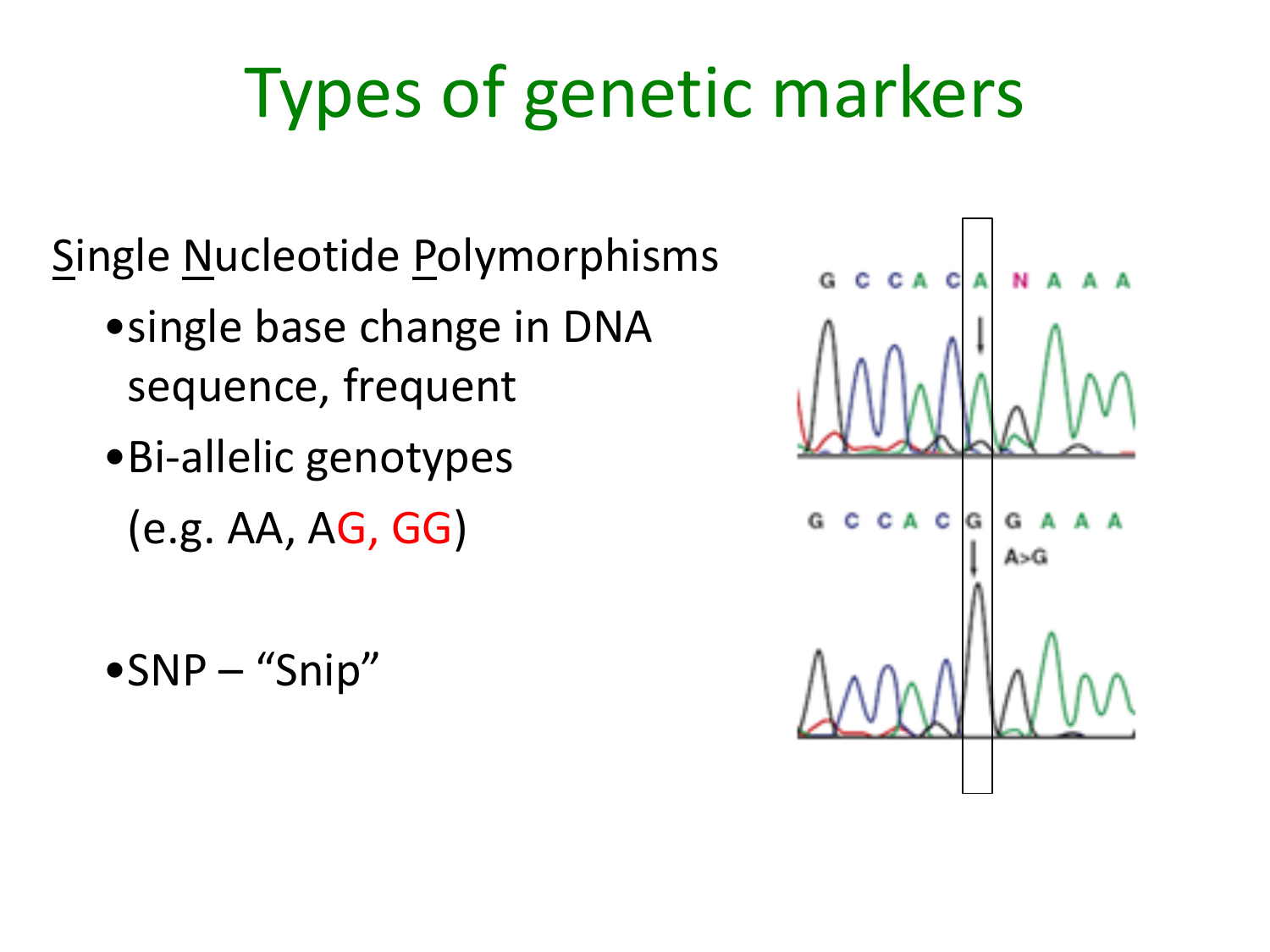## Types of genetic markers

Repeat sequences (Short Tandem Repeats)

- •Microsatellites: repeats of di- tri- or tetra nucleotides
- •Minisatellites: repeats of units of 5 bases or more
- •Rarer than SNPs
- •Multi-allelic genotypes (e.g. 5-12 repeats)

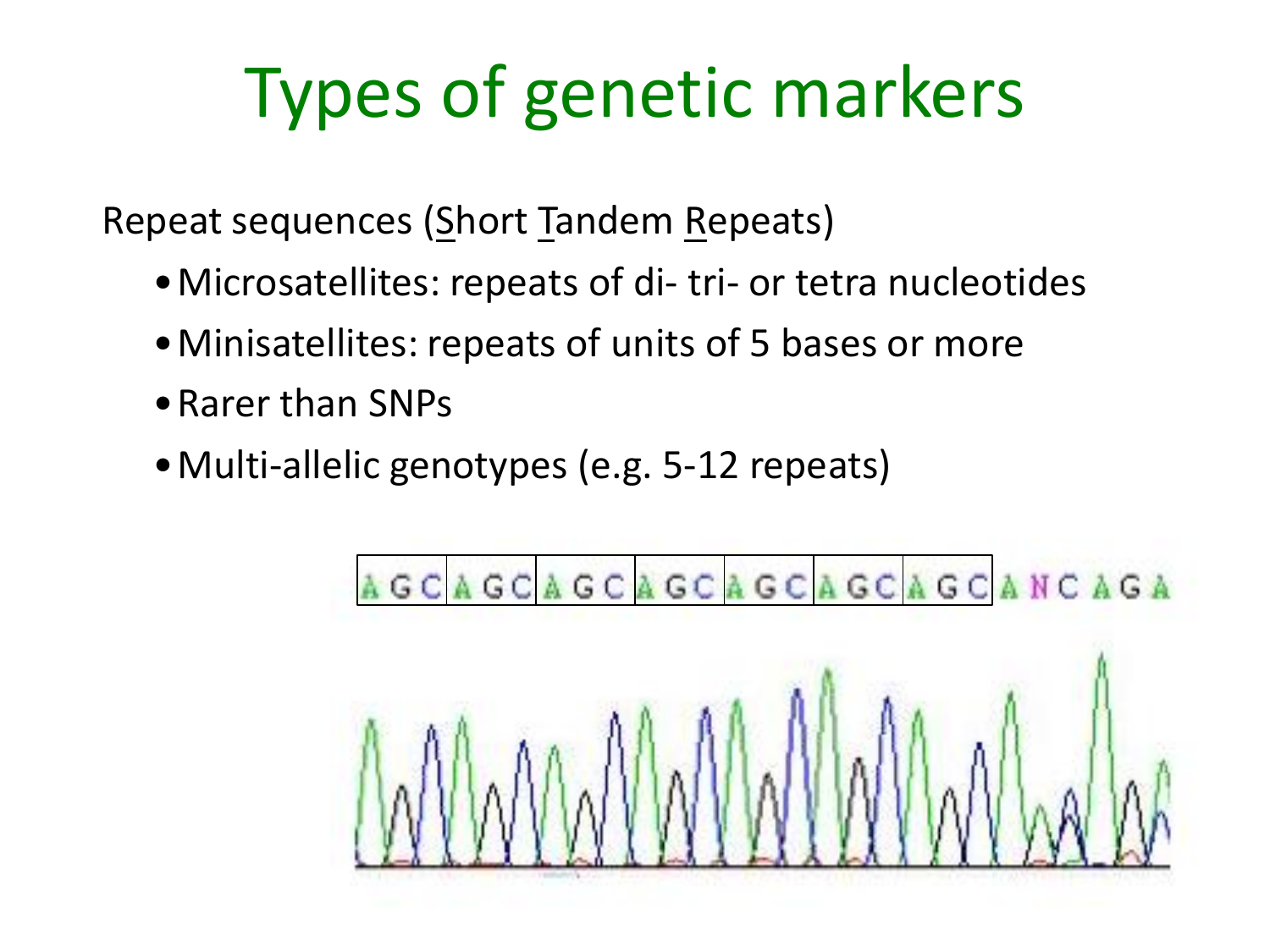### Genetic diseases in human families



- 1. Autosomal recessive
- 2. X-linked recessive
- 3. Autosomal dominant
- 4. X-linked dominant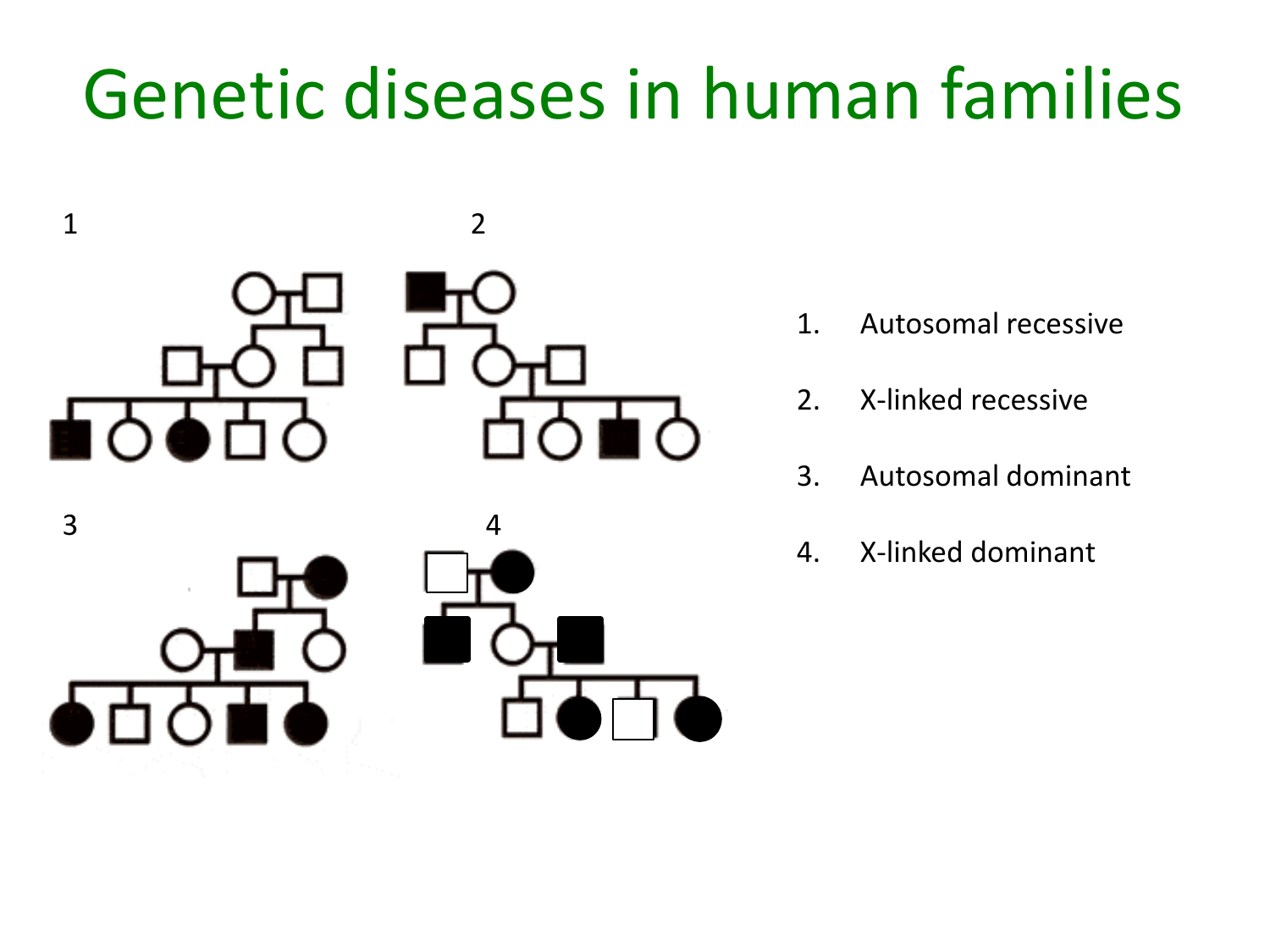#### Recombination



Exchange of genetic information to increase diversity in the offspring

Further divisions until haploid cells (egg, sperm) are derived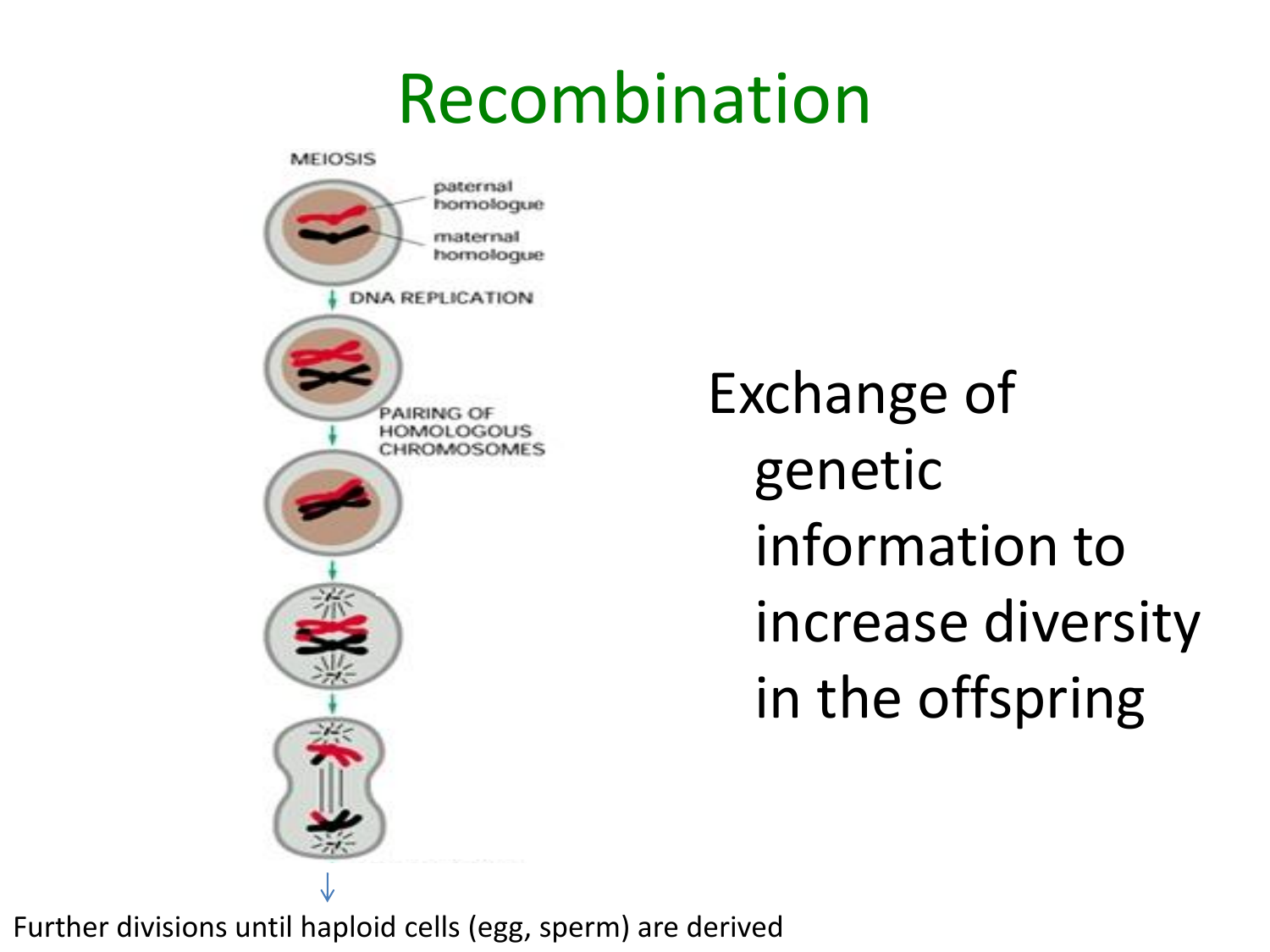#### **Linkage disequilibrium**



LD means the same as association between alleles at two locations on a chromosome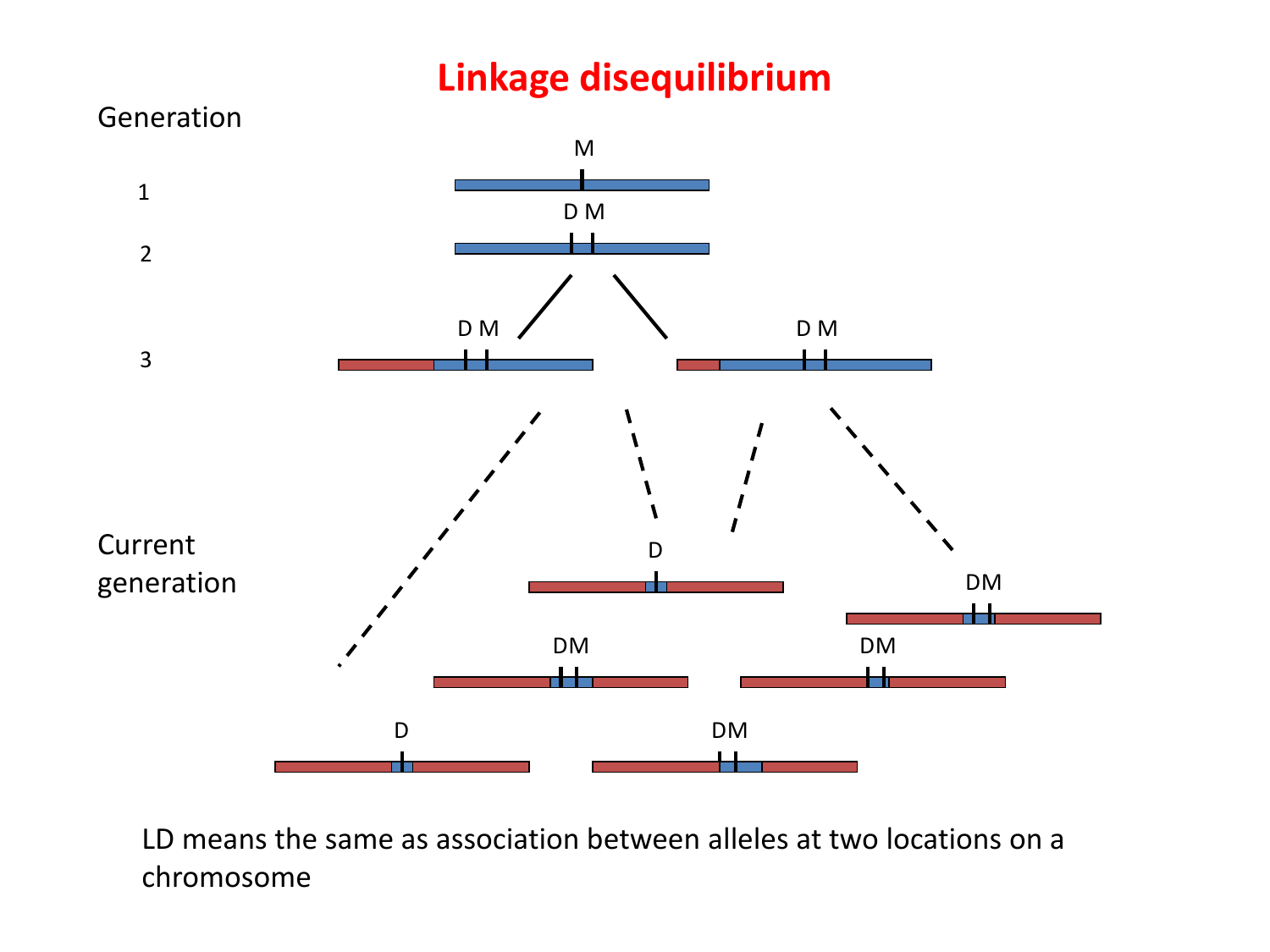#### **Identifying association with a SNP**



A significant result for testing association between disease and SNP implies the association is either:

- **Direct**: the SNP allele directly affects disease risk (D)
- **Indirect**: the tested SNP is in linkage disequilibrium with causal disease mutation (M) – tends to occur on the same ancestral chromosome
- **Spurious**: due to confounding or random chance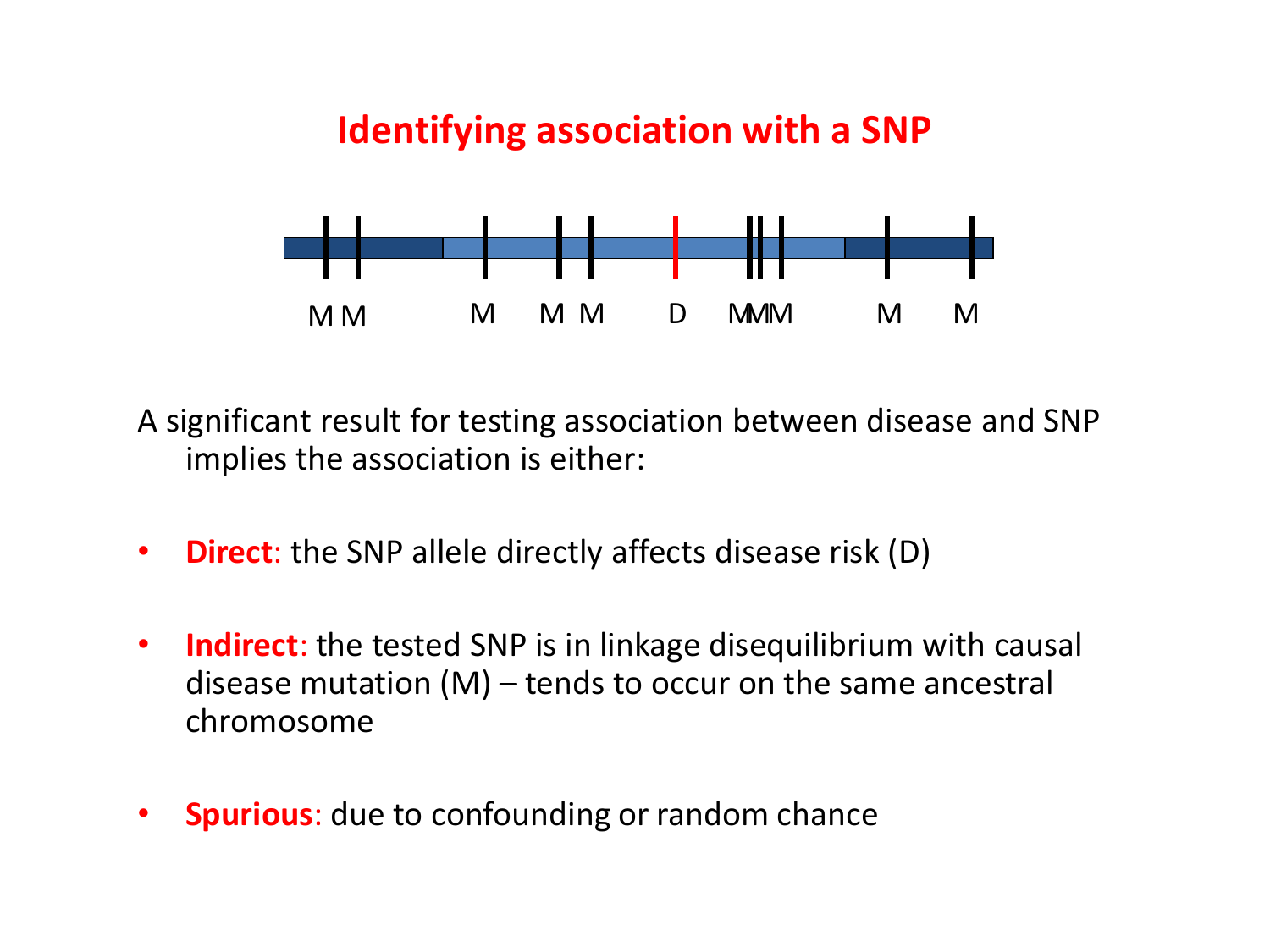

## Hardy-Weinberg Equilibrium (HWE)



Godfrey Hardy and Wilhelm Weinberg (1908):

- Allele frequencies will not change if a population is at equilibrium and recessive alleles are maintained. This assumes:
	- Large populations
	- Random mating
	- No genetic variation / mutation
	- No natural selection for a particular allele
	- No migration or isolation
- Algebra can be used to calculate allele and genotype frequencies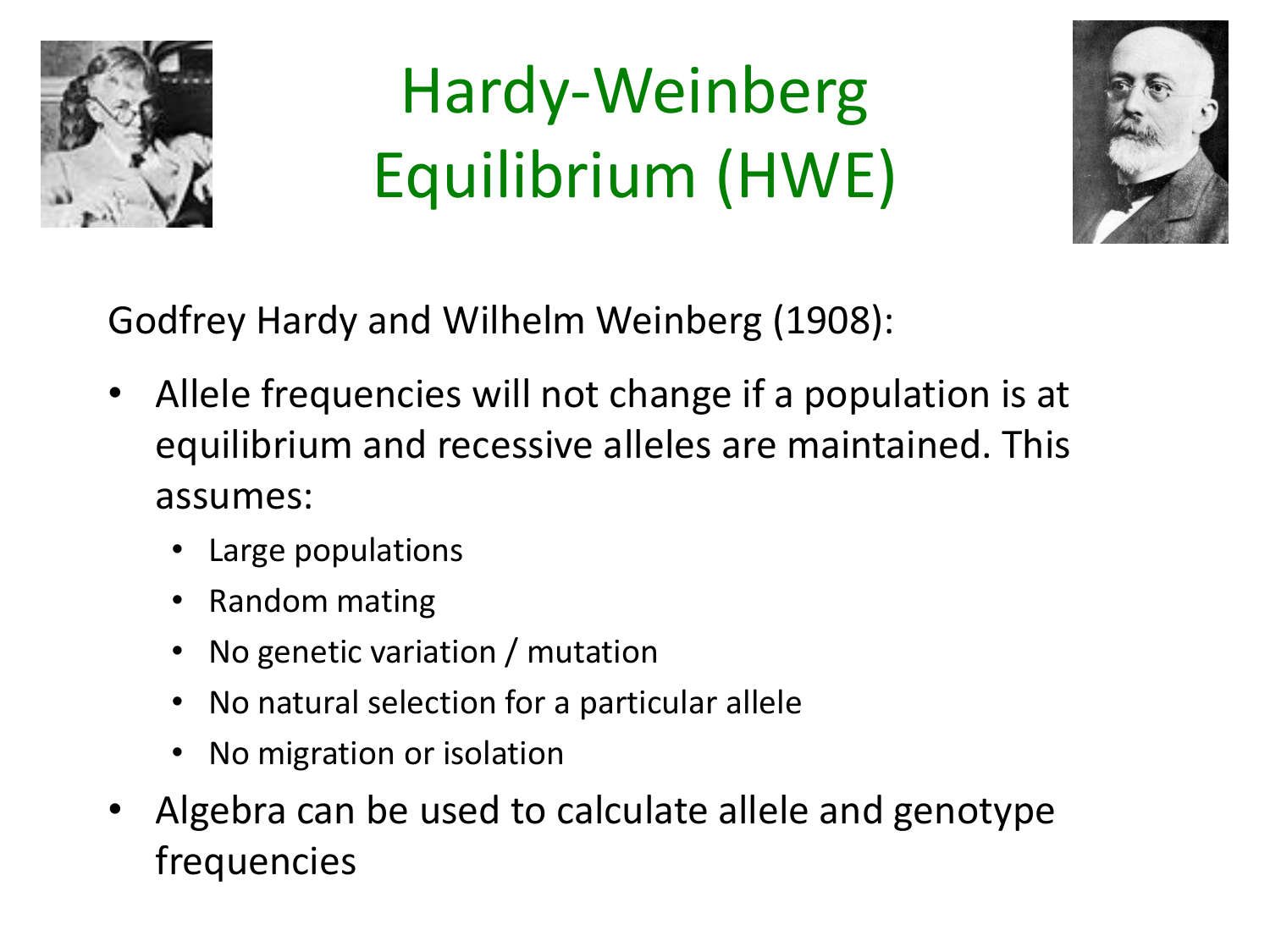## HWE cont.

- If frequency of allele  $A_{1 (dominant)} = p$
- and frequency of allele  $A_{2}$  (recessive) = q

Then frequency of genotype  $A_1A_1 = p^2$ frequency of genotype  $A_2A_2 = q^2$ frequency of genotype  $A_1A_2$  (or  $A_2A_1$ ) = 2pq sum of all alleles  $p + q = 1$ 

All random possible combinations of the members of a population equals

$$
(A_1 + A_2)^2
$$
 or  $A_1A_1 + 2A_1A_2 + A_2A_2$   
\n $(p+q)^2$  or  $p^2 + 2pq + q^2$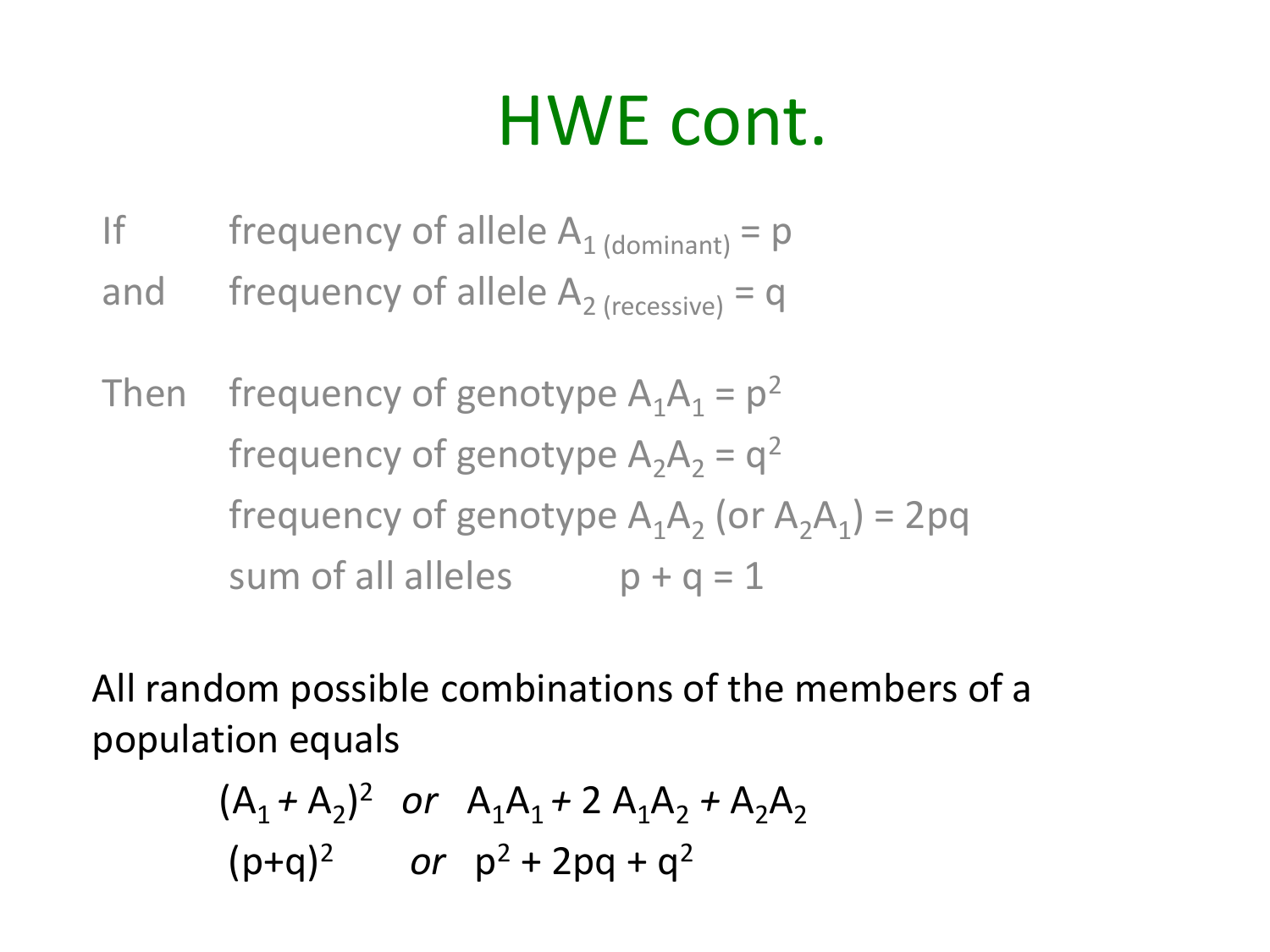### HWE example



 $f(\bullet)$  = brown allele  $f$ ( $\circ$ ) = white allele



| genotype                                               |  | observed           | expected                     |                |  |
|--------------------------------------------------------|--|--------------------|------------------------------|----------------|--|
| $A_1A_1$                                               |  | 64                 | $p^2$ *total =64             | Chisq-test     |  |
| $A_1A_2$                                               |  | 32                 | $2pq*total=3$<br>$\mathbf 2$ | $(1df) = 0.00$ |  |
| $A_2A_2$                                               |  | 4                  | $q^2$ *total =4              | $P = 1.00$     |  |
| $p = (2 \times A_1 A_1 + A_1 A_2)$<br>$\div$ (2×total) |  | 160/200<br>$= 0.8$ |                              |                |  |
| $q=1-p$                                                |  | $= 0.2$            |                              |                |  |

| genotype                                               | observed            | expected                     |                               |  |
|--------------------------------------------------------|---------------------|------------------------------|-------------------------------|--|
| $A_1A_1$                                               | 64                  | $p^{2*}$ total = <b>59.3</b> | Chi-test (1df)                |  |
| $A_1A_2$<br>$\lambda$                                  | 32                  | 2pq*total=41.<br>5           | $= 5.64$                      |  |
| $A_2A_2$                                               | 12                  | $q^2$ *total = <b>7.3</b>    | $P = 0.018$                   |  |
| $p = (2 \times A_1 A_1 + A_1 A_2)$<br>$\div$ (2×total) | 160/216<br>$= 0.74$ |                              | <b>Deviation</b><br>from HWE! |  |
| $q=1-p$                                                | $= 0.26$            |                              |                               |  |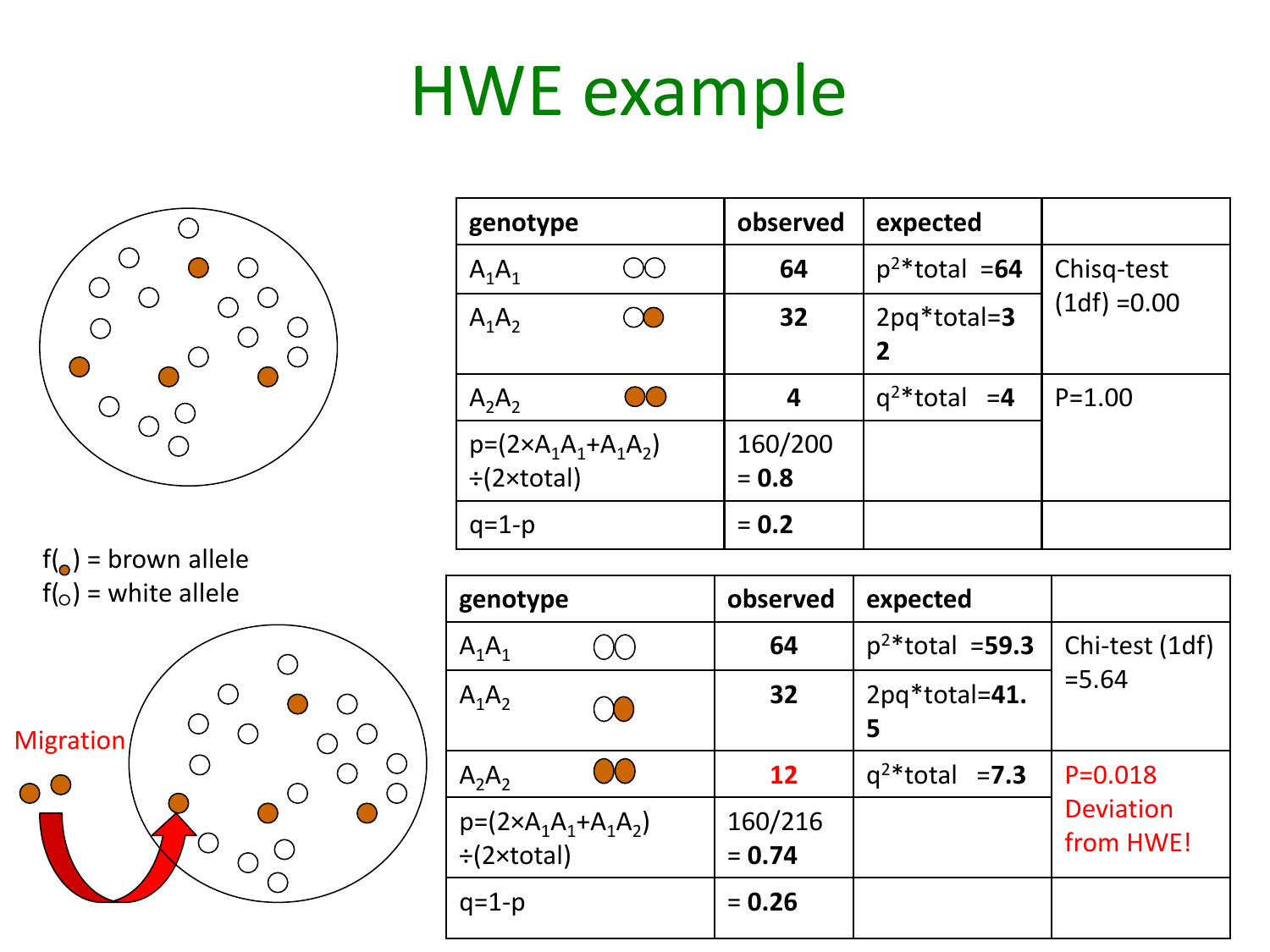# HWE vs. LD LD HWE  $\mathbb{I}$

- HWE = independence of two chromosomes at one location
- LD = association of alleles at two locations on the same chromosome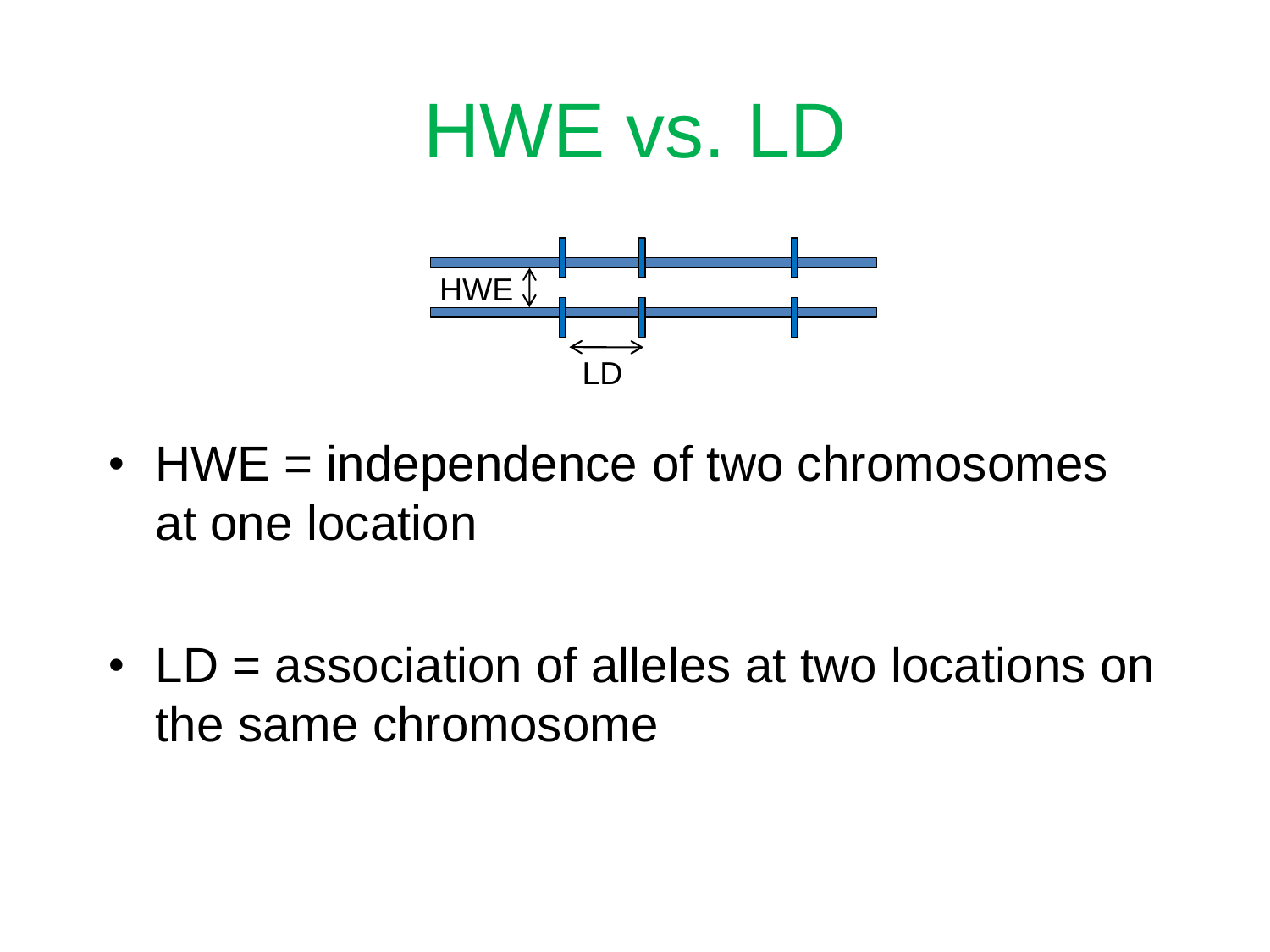## GWAS=Genome wide association study

- Uses the property of LD and SNPs to detect signals associated with disease without sequencing the whole genome.
- "SNPs associated with disease by GWAS are enriched within non-coding functional elements, with a majority residing in or near ENCODEdefined regions that are outside of protein-coding genes. In many cases, the disease phenotypes can be associated with a specific cell type or transcription factor."
	- (Nature 489, 57–74 (06 September 2012))